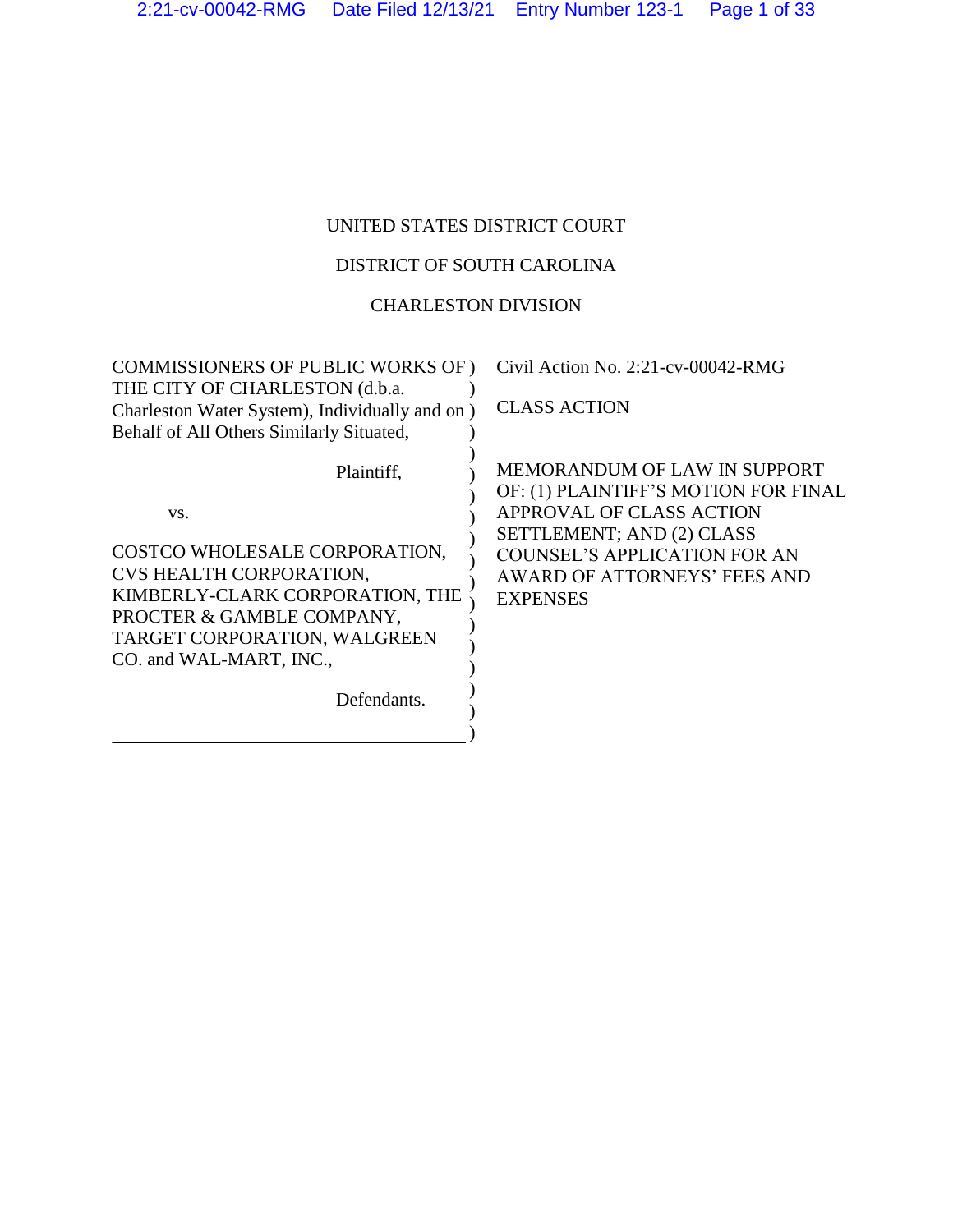**Page**

### **TABLE OF CONTENTS**

# I. INTRODUCTION ...............................................................................................................1 II. BACKGROUND OF THE LITIGATION AND SETTLEMENT ......................................3 A. Plaintiff's Investigation and Claims.........................................................................3 B. The Settlement Process............................................................................................5 C. The Proposed Settlement Class................................................................................6 D. Terms of the Settlement...........................................................................................6 III. THE NOTICE SATISFIED RULE 23 AND DUE PROCESS ...........................................8 IV. THE PROPOSED SETTLEMENT WARRANTS FINAL APPROVAL .........................10 A. The Settlement Is Procedurally Fair: Plaintiff and Class Counsel Have Adequately Represented the Settlement Class and Engaged in Arm's-Length Negotiations with Defendant.....................................................................11 B. The Settlement Is Substantively Fair: The Relief Provided to the Settlement Class Is Adequate and Equitable .........................................................13 1. The Costs, Risks, and Delay of Trial and Appeal Support Approval of the Settlement ........................................................................................14 2. The Relief Provided Is Effective and Equitable ........................................15 3. The Terms of the Attorneys' Fee Award Are Fair, Reasonable, and in Line with Other Cases............................................................................16 4. The Settling Parties Have No Side Agreements........................................17 5. Settlement Class Members Are Treated Equitably....................................17 V. THE REQUESTED ATTORNEYS' FEES AND EXPENSES ARE REASONABLE.................................................................................................................17 A. The Requested Attorneys' Fees Are Reasonable and Should Be Granted ............17 1. *Barber* Factor No. 1: The Time and Labor Expended by Class Counsel Support the Requested Fee ..........................................................19 2. *Barber* Factor No. 2: The Novelty and Complexity of the Issues Support the Requested Fee.........................................................................21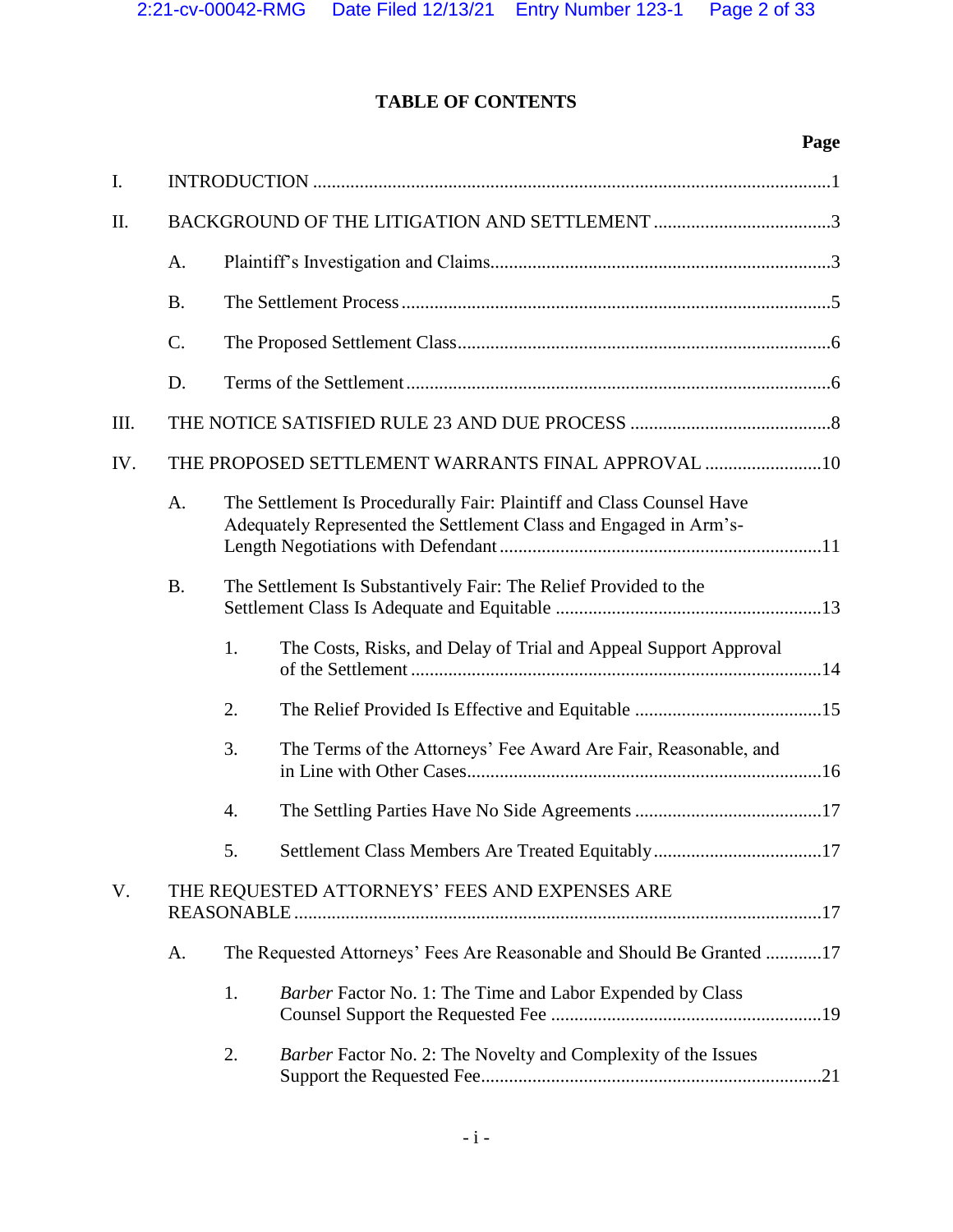# **Page**

|     |           | 3. | Barber Factor Nos. 3 and 9: Class Counsel's Experience,<br>Reputation, and Ability, Along with the Skill Required to Perform          |     |
|-----|-----------|----|---------------------------------------------------------------------------------------------------------------------------------------|-----|
|     |           | 4. | <i>Barber</i> Factor Nos. 8 and 10: The Result Obtained and                                                                           |     |
|     |           | 5. | <i>Barber</i> Factor Nos. 5 and 12: Fee Awards in Similar Cases, and the<br>Customary Fee for Like Work, Support the Requested Fee 23 |     |
|     |           | 6. | <i>Barber</i> Factor No. 4: Class Counsel's Opportunity Costs in                                                                      |     |
|     | <b>B.</b> |    | The Requested Litigation Expenses Are Reasonable and Should be                                                                        | .24 |
| VI. |           |    | THE COURT SHOULD GRANT FINAL CERTIFICATION OF THE                                                                                     | .25 |
| П.  |           |    |                                                                                                                                       | .25 |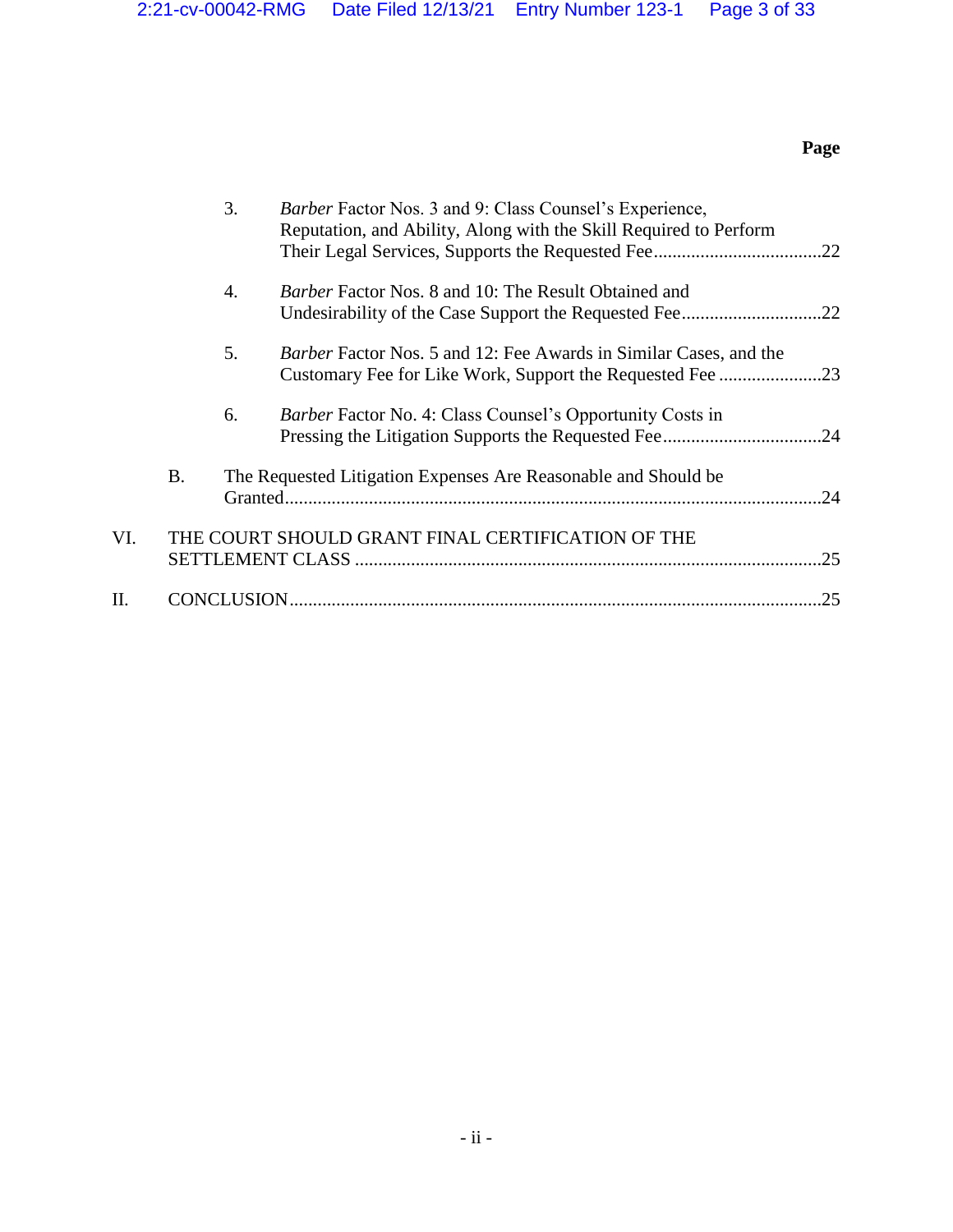# **TABLE OF AUTHORITIES**

# **Page**

# **CASES**

| Barber v. Kimbrell's, Inc.,                                                                                                                 |
|---------------------------------------------------------------------------------------------------------------------------------------------|
| Berry v. LexisNexis Risk & Info. Analytics Grp., Inc.,<br>2014 WL 4403524<br>(E.D. Va. Sept. 5, 2014), aff'd sub nom.<br>Berry v. Schulman, |
| Bowling v. Pfizer, Inc.,<br>922 F. Supp. 1261 (S.D. Ohio 1996), aff'd,                                                                      |
| Clark v. Duke Univ.,<br>2019 WL 2588029                                                                                                     |
| Eisen v. Carlisle & Jacquelin,                                                                                                              |
| Gaston v. LexisNexis Risk Sols. Inc.,<br>2021 WL 2077812                                                                                    |
| Greenspun v. Bogan,                                                                                                                         |
| Hensley v. Eckerhart,                                                                                                                       |
| Hill v. State St. Corp.,<br>2015 WL 127728                                                                                                  |
| In re Ferrero Litig.,                                                                                                                       |
| In re Genworth Fin. Sec. Litig.,<br>2016 WL 7187290                                                                                         |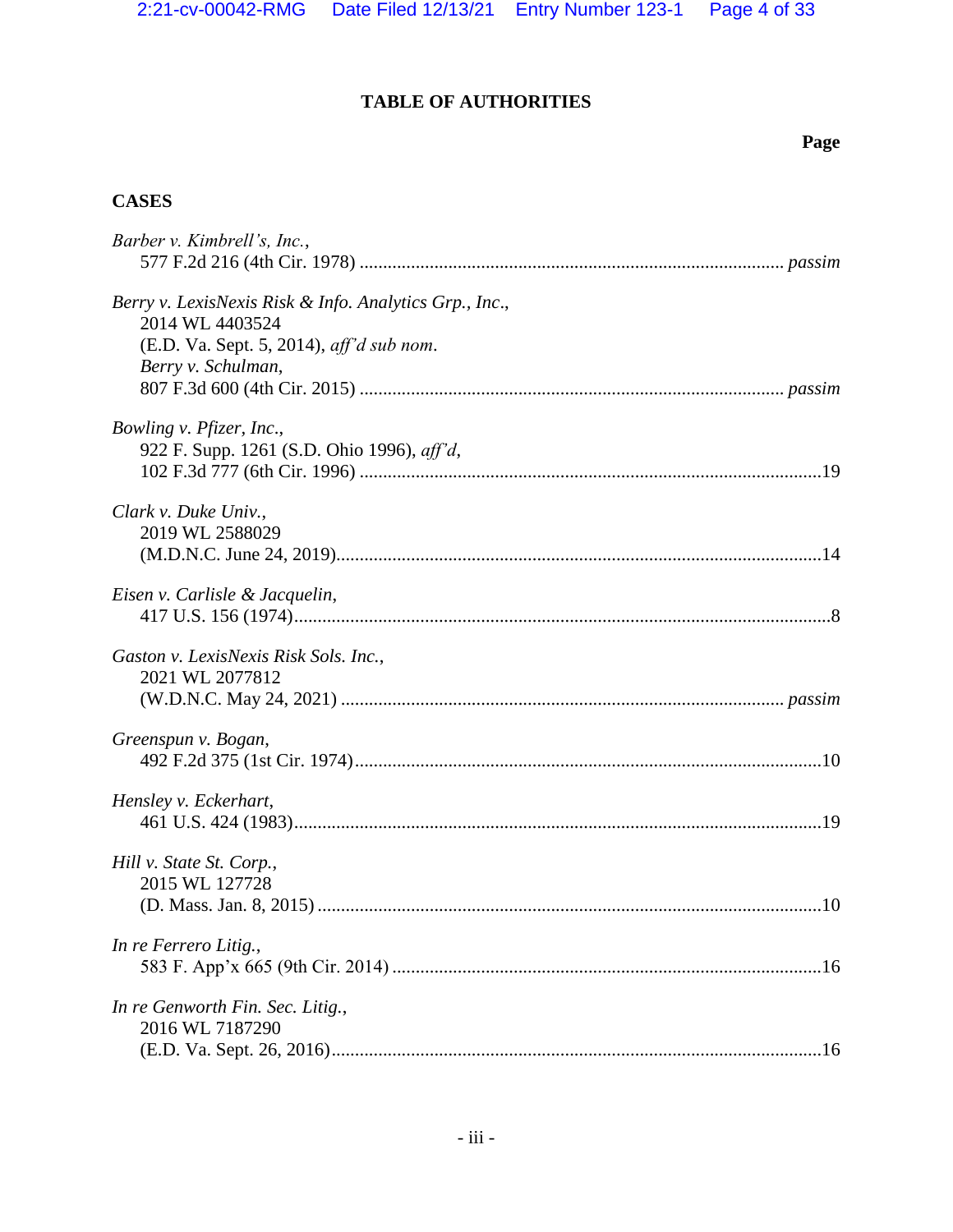# **Page**

| In re Genworth Fin. Sec. Litig.,                                                                                               |
|--------------------------------------------------------------------------------------------------------------------------------|
| In re Jiffy Lube Securities Litigation,                                                                                        |
| In re The Mills Corp. Sec. Litig.,                                                                                             |
| In re NeuStar, Inc. Sec. Litig.,<br>2015 WL 5674798                                                                            |
| In re Rite Aid Corp. Sec. Litig.,                                                                                              |
| In re Sunbeam Sec. Litig.,                                                                                                     |
| In re TJX Cos. Retail SEC Breach Litig.,                                                                                       |
| Johnson v. Ga. Highway Express, Inc.,<br>488 F.2d 714 (5th Cir. 1974), abrogated on other grounds by<br>Blanchard v. Bergeron, |
| Kay Co. v. Equitable Prod. Co.,                                                                                                |
| Ressler v. Jacobson,                                                                                                           |
| Sims v. BB&T Corp.,<br>2019 WL 1993519                                                                                         |
| Stayler v. Rohoho, Inc.,<br>2019 WL 1491873                                                                                    |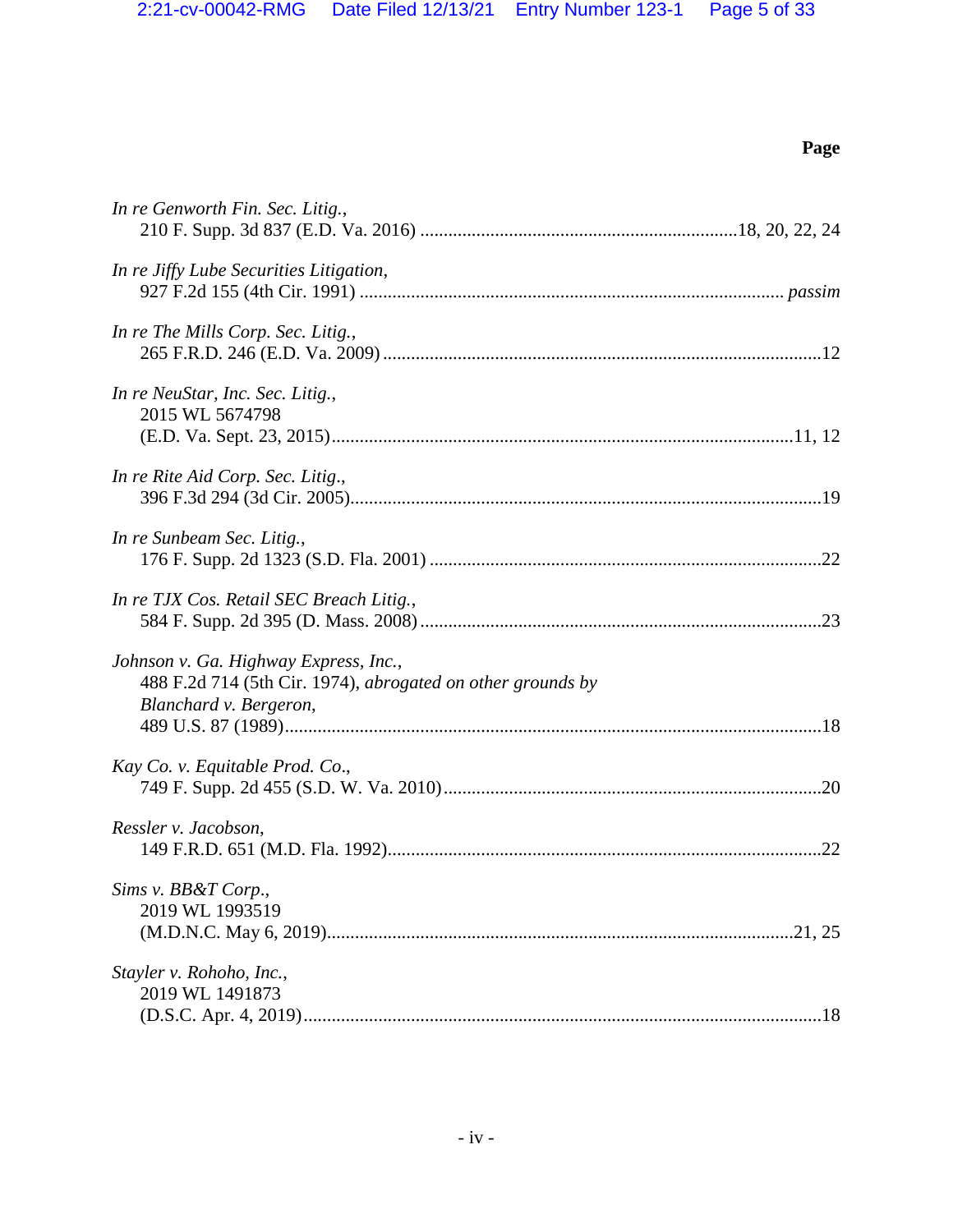## Page

# STATUTES, RULES AND REGULATIONS

| <b>Federal Rule of Civil Procedure</b> |  |
|----------------------------------------|--|
|                                        |  |
|                                        |  |
|                                        |  |
|                                        |  |
|                                        |  |
|                                        |  |
|                                        |  |
|                                        |  |
|                                        |  |
|                                        |  |
|                                        |  |
|                                        |  |
|                                        |  |
|                                        |  |
|                                        |  |
|                                        |  |
|                                        |  |
|                                        |  |
|                                        |  |
|                                        |  |
|                                        |  |
|                                        |  |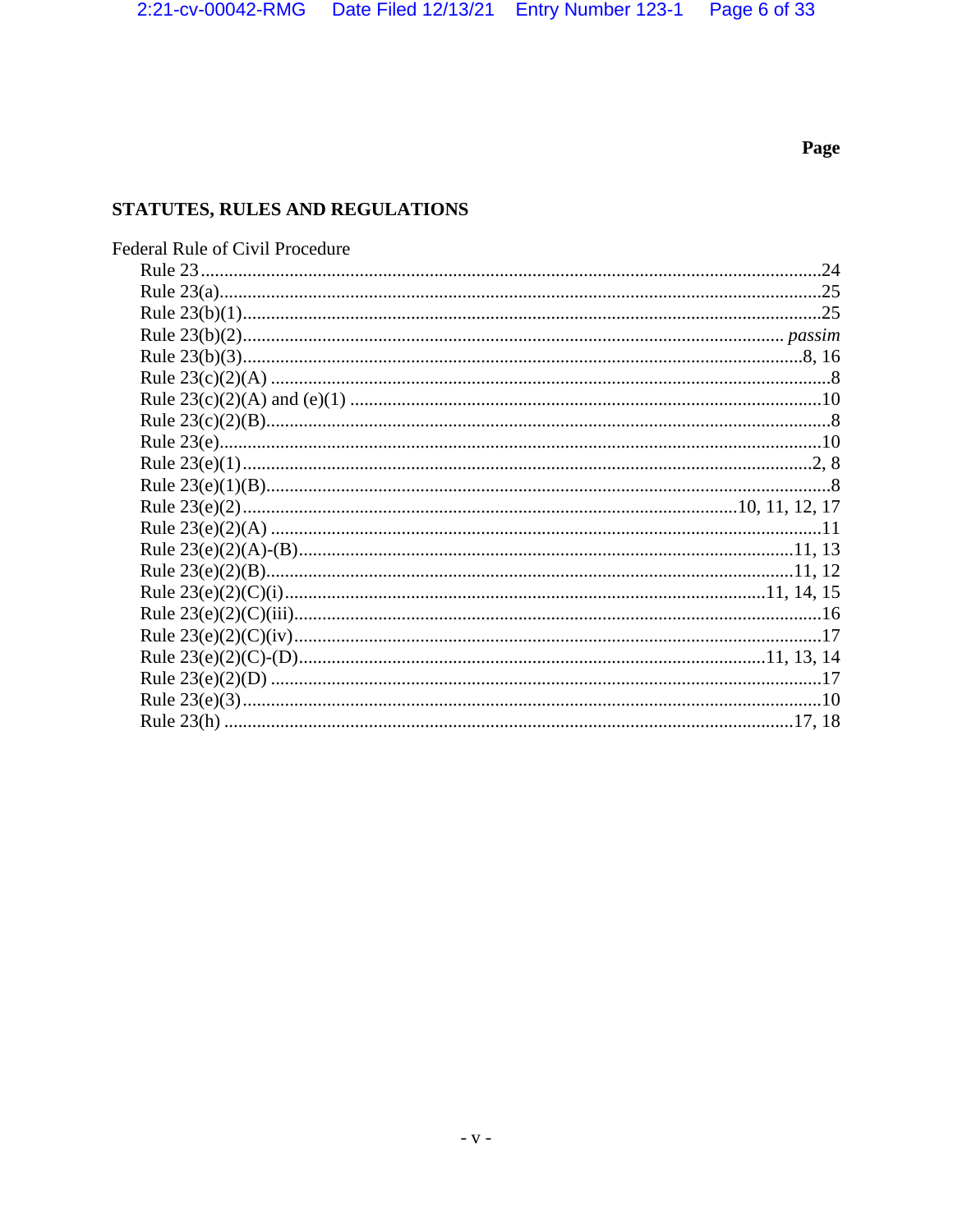Representative plaintiff, the Commissioners of Public Works of the City of Charleston (d.b.a. "Charleston Water System") ("Plaintiff"), submits this memorandum of law in support of its motion for: (i) final approval of the proposed Settlement, which resolves Plaintiff's common law claims in this class action (the "Litigation") against defendant Kimberly-Clark Corporation ("Kimberly-Clark" or "Defendant"), brought on behalf of all entities that own and/or operate sewage or wastewater conveyance and treatment systems, including municipalities, authorities and wastewater districts (sewage treatment plant, or "STP Operators") in the United States whose systems were in operation between January 6, 2018 and October 4, 2021, the date of preliminary approval ("Settlement Class" and the "Settlement Class Period"), and (ii) an award of attorneys' fees and expenses.<sup>1</sup>

#### **I. INTRODUCTION**

The Settlement with Kimberly-Clark – one of the largest, if not the largest, flushable wipes manufacturers in the country – provides critical injunctive relief to municipal wastewater systems throughout the country, including an unprecedented commitment to meet the national municipal wastewater standard for flushability, confirmatory testing, industry-leading labeling improvements, and public outreach about flushable and non-flushable wipes. Class Counsel achieved the Settlement only after months of extensive, arm's-length negotiations between the Settling Parties. The Settlement is an excellent result for Settlement Class Members as it provides much needed relief to wastewater treatment systems nationwide that are subject to a constant influx of wipes that are sold as "flushable" but do not break down sufficiently to pass through treatment facilities without causing harm. The Settlement is particularly impressive given significant

<sup>&</sup>lt;sup>1</sup> Citations and internal quotations are omitted and emphasis is added throughout unless otherwise noted. All capitalized terms that are not otherwise defined herein have the same meanings ascribed to them in the Class Action Settlement Agreement, dated April 21, 2021 and filed April 26, 2021, ECF No. 59-2 ("Settlement Agreement").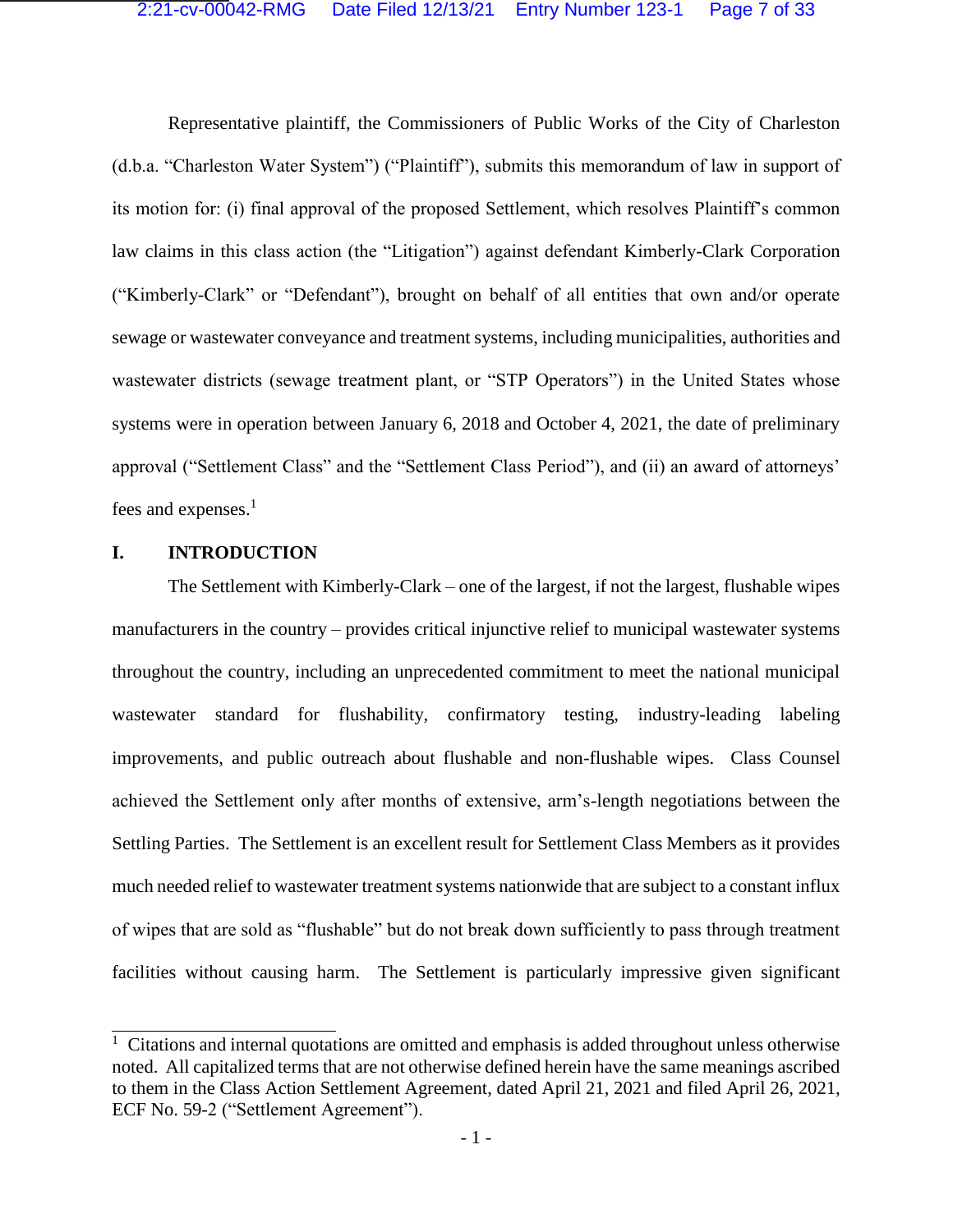litigation risks and unfavorable precedents seeking similar relief.

<span id="page-7-0"></span>On October 4, 2021, the Court granted preliminary approval of the Settlement under Federal Rule of Civil Procedure 23(e)(1). ECF No. 98 ("Preliminary Approval Order"). In preliminarily approving the Settlement, the Court found that the Settlement was "the result of a fair process" and was "negotiated at arm's length" given "the Parties' history of litigating similar, if not identical issues, combined with Plaintiff's counsel's extensive experience of the same." *Id*. at 9-10. In addition to preliminarily approving the Settlement, the Court: (i) conditionally certified the proposed Settlement Class, and (ii) found the Notice plan as supplemented by the Settling Parties in subsequent Court proceedings to be "reasonable and adequate." *Id*. at 13.

Following implementation of the Court-approved Notice plan, to date not a *single* Settlement Class Member has filed a formal objection to *any* aspect of the Settlement. The absence of objections is of particular note here, and weighs heavily in favor of the Settlement, because the Settlement Class consists of municipal sewage treatment systems that are staffed and managed by professionals in the field. Over 17,000 potential Settlement Class Members identified in the U.S. Environmental Protection Agency's ("EPA") records were notified of the Settlement by First-Class Mail. Settlement Class Members were also notified about the Settlement through publication in a premier professional publication, as well as by press release, a dedicated Settlement website, and email transmittal to state and federal water, wastewater and/or municipal entities. Thus, the lack of objections and extensive notice plan further support the reasonableness of the Settlement.

The Settlement provides nationwide injunctive relief that will have ongoing benefits to Settlement Class Members. The injunctive relief in the Settlement will lessen Settlement Class Members' expenses incurred to address wipes-related clogging of their systems and lessen the preventative measures necessary to mitigate future clogging, in addition to improving the safety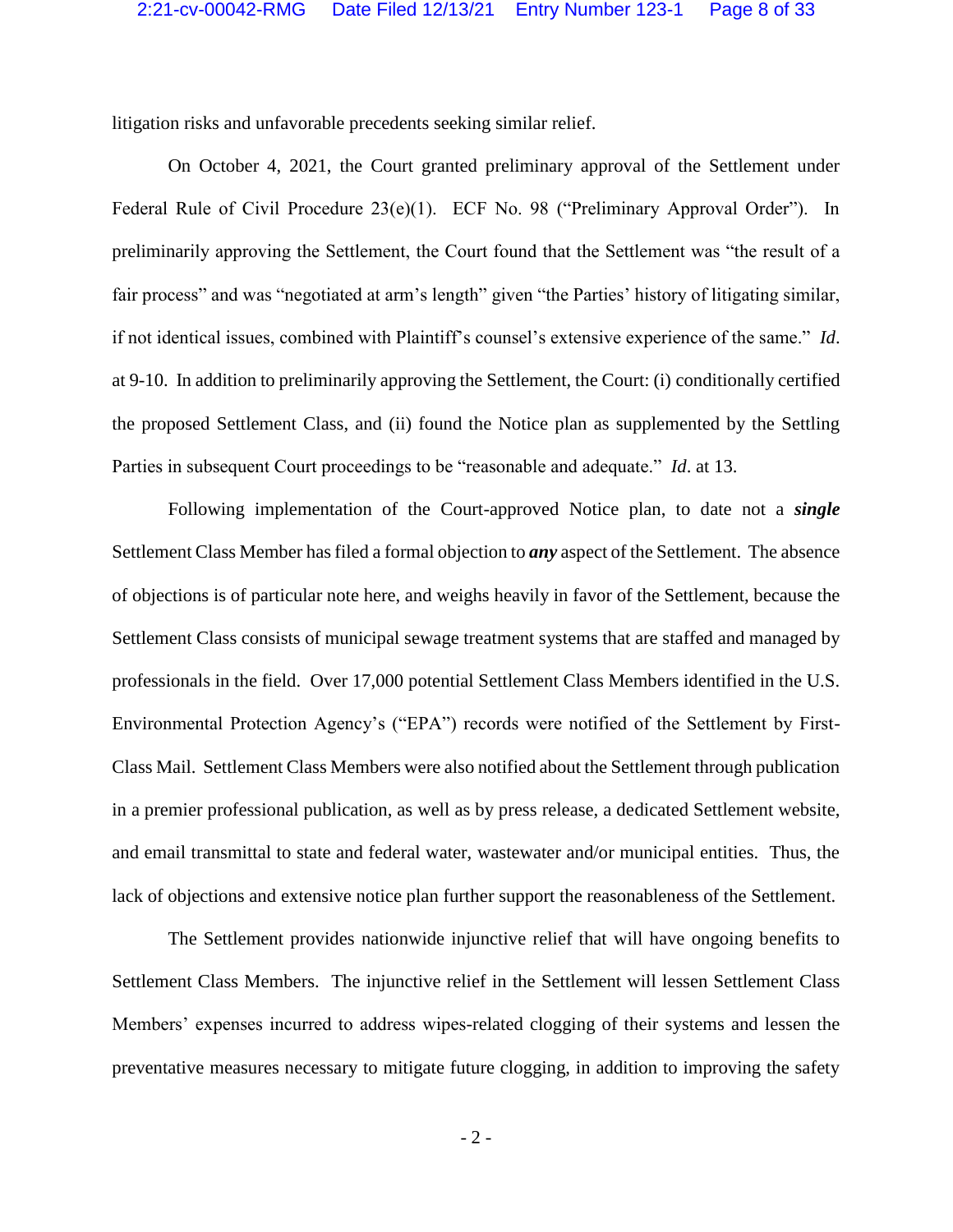and efficiency of those systems. For these reasons, and those detailed below, Plaintiff respectfully submits that the Settlement is fair, reasonable and adequate, and should be approved.

Class Counsel also respectfully request that the Court approve a fee and expense award totaling \$590,000, consisting of attorneys' fees of \$560,655.27, and the payment of litigation expenses and charges of \$29,344.73, as compensation for their efforts. Class Counsel's work to date has been without compensation of any kind and the fee has been wholly contingent on the results obtained. The requested fee and expense award is consistent with awards in similar actions in the Fourth Circuit and throughout the country, and is fully supported by Plaintiff. Since fee awards are designed to encourage counsel to achieve the best possible result for the class, the amount requested in this case is warranted, given the exceptional result obtained and the obstacles and risks Class Counsel faced in bringing and prosecuting this case. Indeed, as discussed herein, the requested fee results in a *negative* lodestar multiplier of 0.56, substantially lower than multipliers routinely approved in the Fourth Circuit.

Accordingly, Plaintiff requests that the Court enter an order granting final approval of the Settlement, and awarding Class Counsel's requested attorneys' fees and expenses.

## **II. BACKGROUND OF THE LITIGATION AND SETTLEMENT**<sup>2</sup>

#### **A. Plaintiff's Investigation and Claims**

 $\overline{\phantom{a}}$ 

Class Counsel's investigation began in November 2018, over two years before the filing of the Complaint. *See* Jt. Decl. at ¶9. Before that time, Plaintiff's counsel, Robbins Geller Rudman & Dowd LLP ("Robbins Geller"), was litigating an analogous case on behalf of a different STP

 $2$  Further detail about the Litigation and Settlement are detailed in the Joint Declaration of Vincent M. Serra and F. Paul Calamita in Support of Plaintiff's Motion for Final Approval of Class Action Settlement and an Award of Attorneys' Fees and Expenses ("Jt. Decl." or "Joint Declaration"), submitted herewith. The Joint Declaration is an integral part of this submission and, for the sake of brevity in this memorandum, the Court is respectfully referred to it for a detailed description of, *inter alia*: the history of the Litigation; the nature of the claims asserted; the negotiations leading to the Settlement; and the risks and uncertainties of continued litigation; among other things.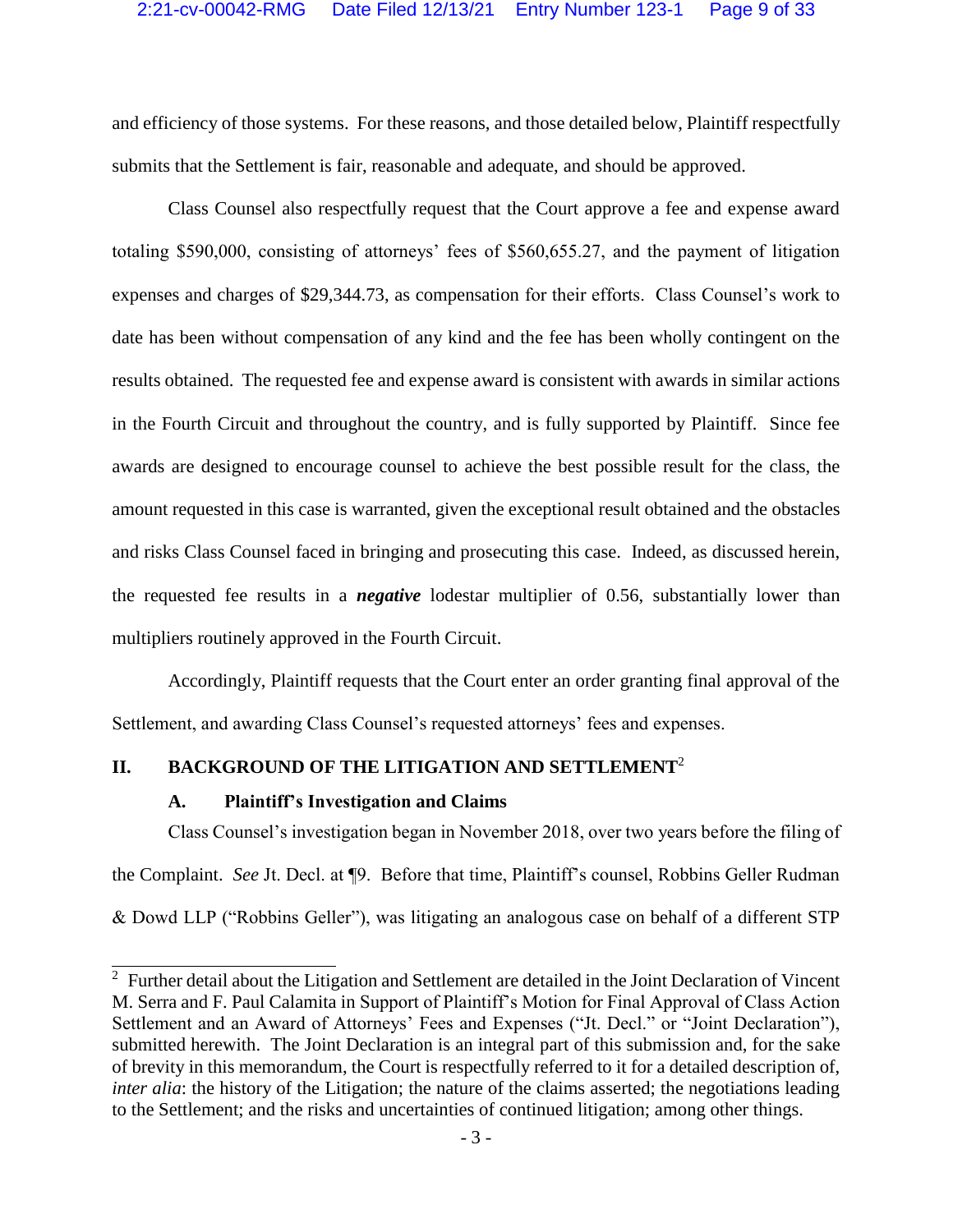Operator against similar Defendants<sup>3</sup> in the Eastern District of New York – *The Preserve at Connetquot Homeowners Association, Inc. v. Costco Wholesale Corporation, et al*., No. 2:17-cv-07050-JFB-AYS. *Id*. In *Preserve*, plaintiff's consulting expert – Robert Villée, the former Executive Director of the Plainfield Area Regional Sewerage Authority and chair of the Water Environment Federation ("WEF") – received testing data from, and conducted testing in coordination with, Kimberly-Clark in December 2018 in connection with separate settlement discussions. *Id*. Mr. Villée also advised Plaintiff here in connection with Plaintiff's investigation and, ultimately, the settlement negotiations discussed below. *Id*.

As part of their investigation, Class Counsel reviewed countless media reports, flushability testing results, an FTC investigation, and pending litigation against flushable wipes manufacturers and retailers. *Id*. at ¶10. Class Counsel also communicated extensively with Plaintiff about its experience dealing with flushable wipes at Plaintiff's facilities, and coordinated with industry experts and consultants – including Mr. Villée and Barry Orr, a prominent wastewater industry specialist and representative of the Canadian Water and Wastewater Association on the International Water Services Flushability Group ("IWSFG"), a group of water associations, utilities and professionals focused on flushability – who advised Class Counsel on the factual bases of Plaintiff's claims. *Id*. After over two years of conducting its pre-suit investigation, on January 6, 2021, Class Counsel filed a detailed 59-page, 180-paragraph Complaint, setting forth claims for nuisance, trespass, defective design, failure to warn, and negligence on behalf of STP Operators in South Carolina and throughout the country. *Id*.

The Amended Class Action Complaint ("Amended Complaint"), filed on August 12, 2021

 $\overline{\phantom{a}}$ 

<sup>&</sup>lt;sup>3</sup> "Defendants" refers to defendant Kimberly-Clark and the Non-Settling Defendants. The definition of "Non-Settling Defendants" is hereby modified to include Walgreen Co. in place of Walgreens Boots Alliance, Inc., given the filing of the Amended Complaint (defined below).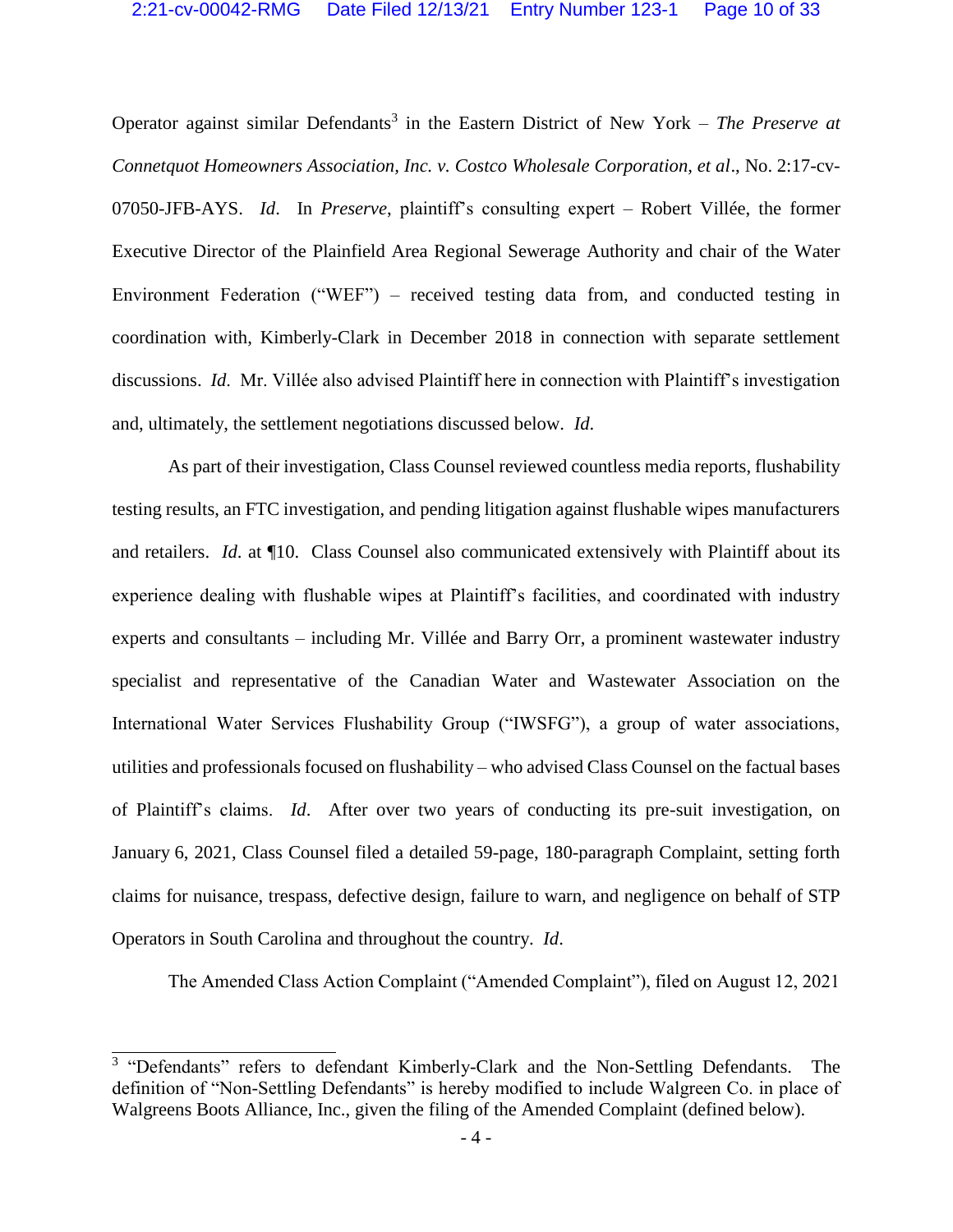(ECF No. 85), seeks injunctive relief only – in the form of accurate and truthful labeling – to remedy costly and ongoing damage to Plaintiff's wastewater facilities due in significant part to the inability of Defendants' purportedly "flushable" wipes to break down and disperse sufficiently to pass through Plaintiff and Class members' wastewater systems. Jt. Decl. at ¶8; *see also* Amended Complaint at  $\P$ 1 and Prayer for Relief, C-G.<sup>4</sup>

#### **B. The Settlement Process**

Recognizing the strength of Plaintiff's claims and Class Counsel's unique experience with flushable wipes-related litigation and municipal water issues, Class Counsel initiated settlement discussions with Kimberly-Clark beginning in late 2019. Jt. Decl. at ¶11. In December 2019, Class Counsel informed Defense Counsel that it was preparing to file a putative class action in federal court on behalf of a nationwide class of STP Operators, seeking injunctive relief in connection with several companies' manufacturing, design, marketing and/or sale of flushable wipes, including Kimberly-Clark's Cottonelle-branded flushable wipes (the "Proposed Action"). *Id*. In April 2020, counsel for Plaintiff and Kimberly-Clark began discussing the possibility of resolving the Proposed Action as part of a mediation in a separate flushable wipes-related case. *Id.* at  $\P$ 12. As part of those discussions, Plaintiff submitted a proposal in July 2020 to resolve the Proposed Action, including proposed labeling changes and independent testing of the Product in consultation with its consultants. *Id*.

While Plaintiff and Kimberly-Clark did not reach an agreement before Plaintiff filed the Complaint, they continued their arm's-length settlement discussions in early 2021, with Class Counsel continuing to develop the injunctive relief terms in consultation with prominent members of the wastewater industry and IWSFG. *Id*. at ¶¶12-13. By March 29, 2021, Class Counsel and

<sup>&</sup>lt;sup>4</sup> As discussed below, at the time the parties executed the Settlement Agreement, Plaintiff's original Complaint, filed on January 6, 2021 (ECF No. 1), was the operative pleading.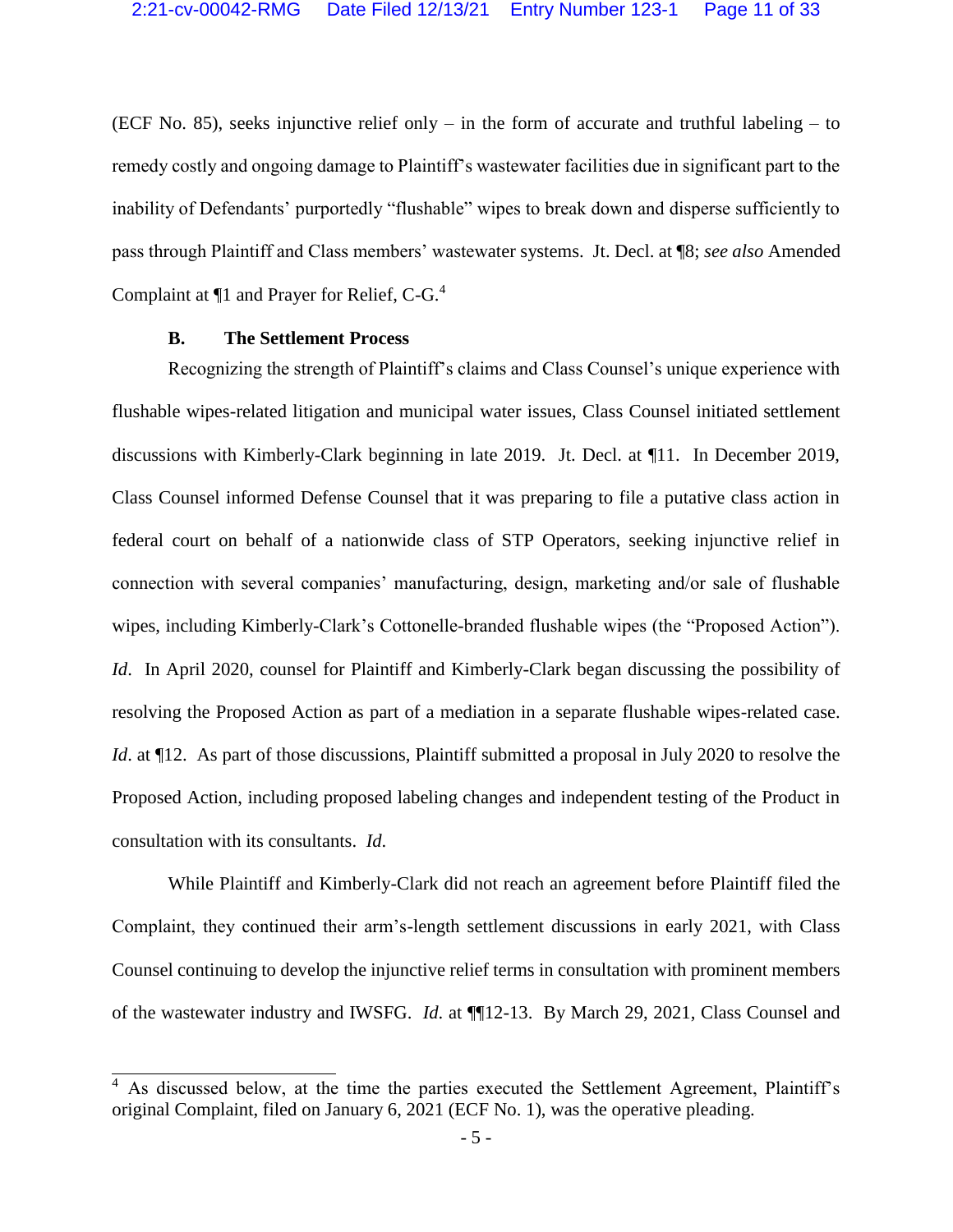Defense Counsel had reached agreement on the basic terms of the Settlement. *Id*. at ¶13. On April 9, 2021, Plaintiff, Class Counsel, Defense Counsel, and various Kimberly-Clark business and legal personnel met via video conference to discuss the performance of the Product. *Id*. at ¶14. This discussion covered both the Product's current performance, and future performance changes to the Product that would be made pursuant to the term sheet, along with Kimberly-Clark's commitment to educate consumers not to flush non-flushable wipes, and to enhance its labeling of non-flushable wipes. *Id*. After exchanging several drafts of the proposed agreement and supporting documents, on April 21, 2021, the Settling Parties executed the Settlement Agreement. *Id*.

#### **C. The Proposed Settlement Class**

The Settlement Agreement calls for certification for settlement purposes of a Settlement Class consisting of "[a]ll STP Operators in the United States whose systems were in operation between January 6, 2018 and the date of preliminary approval." Settlement Agreement at 11.23. "STP Operators" are defined in the Settlement Agreement as "entities that own and/or operate sewage or wastewater conveyance and treatment systems, including municipalities, authorities and wastewater districts." *Id.* at 1. The Court conditionally certified the Settlement Class in its Preliminary Approval Order on October 4, 2021. ECF No. 98 at 8.

#### **D. Terms of the Settlement**

The Settlement provides meaningful injunctive relief in response to Plaintiff's claims, including: (1) enhanced Product performance; (2) confirmatory Product performance testing; (3) Product labeling improvements; and (4) public outreach about flushable and non-flushable wipes. *First*, Kimberly-Clark has agreed that its Product will comply with specific testing criteria, including implementing manufacturing improvements to ensure that the Product meets the IWSFG 2020: "PAS 3" flushability specifications by May 1, 2022, and ensuring that the Product currently meets all other IWSFG 2020 specifications and a modified PAS 3 specification of an average pass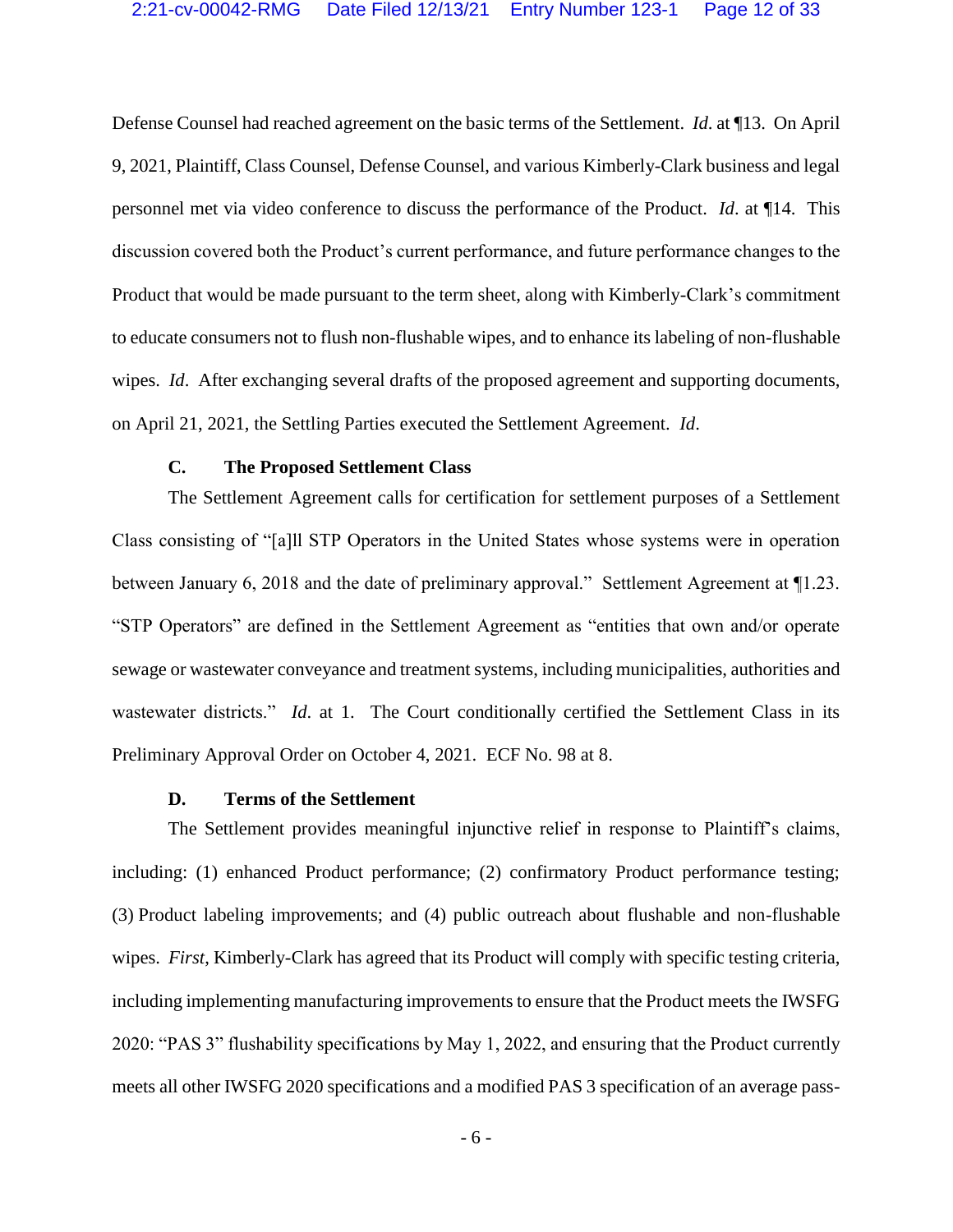through percentage of at least 70% after 30 minutes of testing, with all other parameters remaining the same. Settlement Agreement at  $\P$ 2.1(a).<sup>5</sup>

*Second*, Kimberly-Clark has agreed to certain testing implementation and monitoring, including two years of confirmatory testing to verify that the Product continues to meet the IWSFG 2020 specifications after May 2, 2022, either by: (1) hosting periodic independent testing of the Product; or (2) submitting the Product to a mutually acceptable lab for independent testing beginning May 1, 2022. Settlement Agreement at ¶2.1(b).

*Third*, Kimberly-Clark has agreed to labeling changes for both flushable and non-flushable products. For flushable products (*i.e.*, the Product), upon verification that the Product meets IWSFG 2020 specifications (including PAS 3), Kimberly-Clark will modify the packaging and websites for the Product to add language specifying the bases or sources for the "flushable" claim that appears on its labeling, including that the Product complies with IWSFG 2020 and INDA GD4 guidelines. Settlement Agreement at ¶2.1(c)(i).

For non-flushable labeling, Kimberly-Clark will add prominent language or illustration on its non-flushable wipes products (*e.g.*, baby wipes) identifying the non-flushable products as "nonflushable" or instructing users not to flush the non-flushable products (*e.g.*, "Do Not Flush"), and will meet the "do not flush" labeling standards set forth in Section 3 of House Bill 2565 of Washington State, enacted March 26, 2020 ("HB2565"). *Id*. at ¶2.1(c)(ii). Kimberly-Clark also agreed that it would exceed the standards of HB2565 insofar as it will include "do not flush" symbols or warnings on not only the principal display panel, but also at least two additional panels of packaging for "non-flushable" wipes products, and will include certain high contrast coloring to its "Do Not Flush" symbol. *Id*. Significantly, the Washington State labeling legislation is

 5 For further information about the Slosh Box Disintegration Test used in PAS 3 testing, *see* ECF No. 59-1 at 6, n.4 and Amended Complaint at ¶¶40, 47.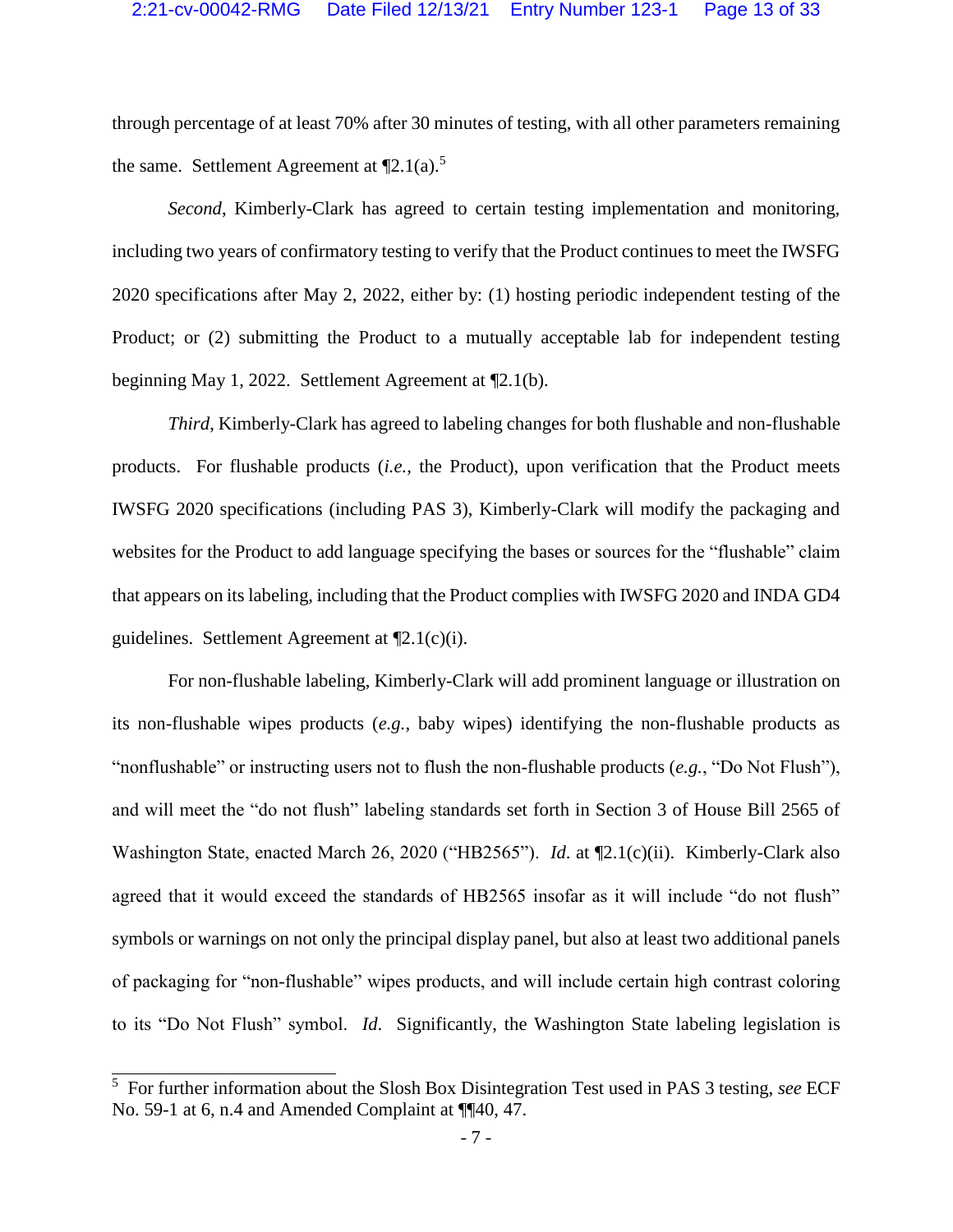substantively identical to similar legislation in California, Oregon, and Illinois.

*Fourth*, beyond product improvements and labeling enhancements, Kimberly-Clark has agreed to work with Plaintiff to instruct consumers not to flush non-flushable wipes and to conduct outreach to help educate consumers about which wipes are truly flushable, including promoting its compliance with IWSFG 2020: PAS 3. *Id*. at ¶2.1(b)(i)-(iii).

In combination, this injunctive relief should dramatically reduce the wipes-related impacts to public sewer systems nationwide.

#### **III. THE NOTICE SATISFIED RULE 23 AND DUE PROCESS**

<span id="page-13-3"></span><span id="page-13-2"></span><span id="page-13-1"></span>Since the Court conditionally certified the Settlement Class under Federal Rule of Civil Procedure ("Rule") 23(b)(2), Plaintiff was required to provide notice to Settlement Class Members under Rule  $23(c)(2)(A)$ . Here, the Notice went beyond those requirements and, instead, met the stricter requirement of Rule  $23(c)(2)(B)$  (applicable only to Rule  $23(b)(3)$  classes), which requires "the best notice that is practicable under the circumstances, including individual notice to all members who can be identified through reasonable effort." Rule 23(c)(2)(B); *see also Eisen v*. *Carlisle & Jacquelin*, 417 U.S. 156, 173-75 (1974). The Notice further satisfied Rule 23(e)(1), which requires that notice be directed "in a reasonable manner to all class members who would be bound." Rule  $23(e)(1)(B)$ .

<span id="page-13-5"></span><span id="page-13-4"></span><span id="page-13-0"></span>In granting preliminary approval, the Court approved the notice procedures outlined in the Settlement Agreement as supplemented by the Settling Parties' agreement in Court proceedings on August 25 and September 9, 2021, including: (1) First-Class Mail notice to 17,297 potential Settlement Class Members consisting of publicly owned sewage treatment plant operators located in the United States as of August 27, 2021; (2) publication of a Summary Notice in both the print and online editions of WEF's magazine, *Water Environment & Technology*; (3) direct email notice to 23 national and local water organizations; (4) creation of a dedicated Settlement website; and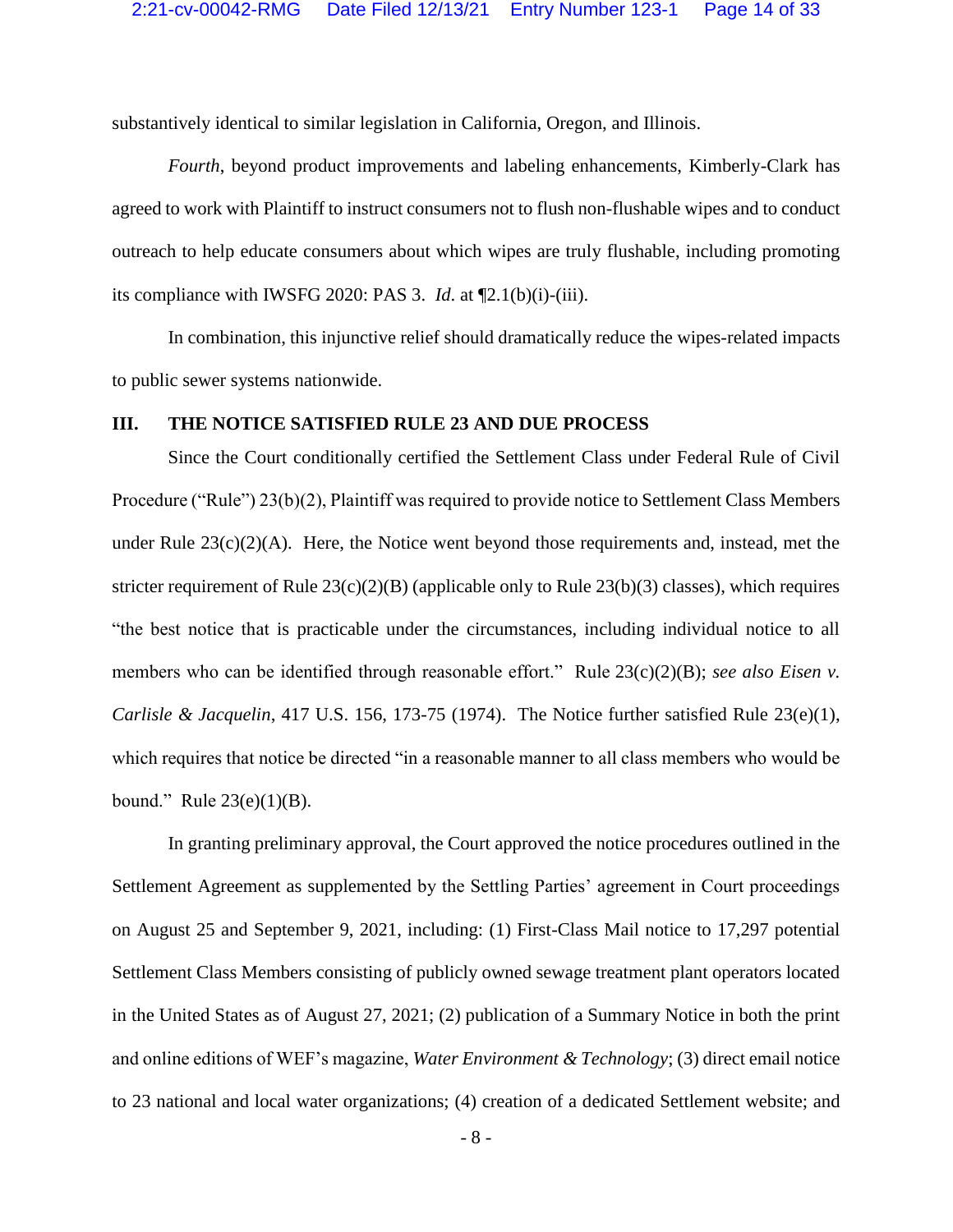(5) publication of a Summary Notice via press release. *See* ECF No. 98 at 3, 13; Jt. Decl. at ¶¶16- 17; Settlement Agreement at ¶¶7.1-7.5. 6 The Settling Parties also filed a copy of the proposed postcard notice with the Court (ECF No. 97) and Class Counsel provided a hard copy of this notice to the Court for inspection. *See* ECF No. 98 at 3; Jt. Decl. at ¶16.

In accordance with the Preliminary Approval Order and the October 13, 2021 Order Regarding Timeline for Proposed Settlement (ECF No. 110), by October 21, 2021– four days in advance of the October 25, 2021 deadline for publishing Notice of the Settlement – Class Counsel had emailed Notice to the State wastewater associations and other entities identified in ¶7.2 of the Settlement Agreement, and developed and activated a website dedicated to the Settlement with pertinent information and documents for Settlement Class Members, www.charlestonwipessettlement.com. Jt. Decl. at ¶17. Additionally, Class Counsel coordinated and caused the Summary Notice to be published in the November 2021 print and online editions of WEF's *Water Environment & Technology* magazine. *Id*. at ¶18. The Settling Parties also retained the services of Gilardi & Co. LLC ("Gilardi") to provide the Summary Notice by First-Class Mail to Settlement Class Members and issue notice via press release. *Id*. at ¶19. Gilardi mailed the Summary Notice and issued notice via press release over *Business Wire* on October 25, 2021. *Id*.; *see also* Declaration of Ross D. Murray Regarding Notice Dissemination and Publication ("Murray Decl."), at *¶*¶5-6, submitted herewith.

The Notice apprises Settlement Class Members of their right to, and the deadline by which they must, object to the Settlement and Class Counsel's application for the requested attorneys' fees and expenses. Jt. Decl. at ¶18; Settlement Agreement at Ex. B. The Notice also states that Settlement Class Members can request to speak about their opinion of the Settlement and/or the

 $\overline{\phantom{a}}$ 

<sup>&</sup>lt;sup>6</sup> To avoid any potential confusion, only Defendant, Plaintiff, and their counsel have any obligations under the Settlement, including implementing the notice procedures.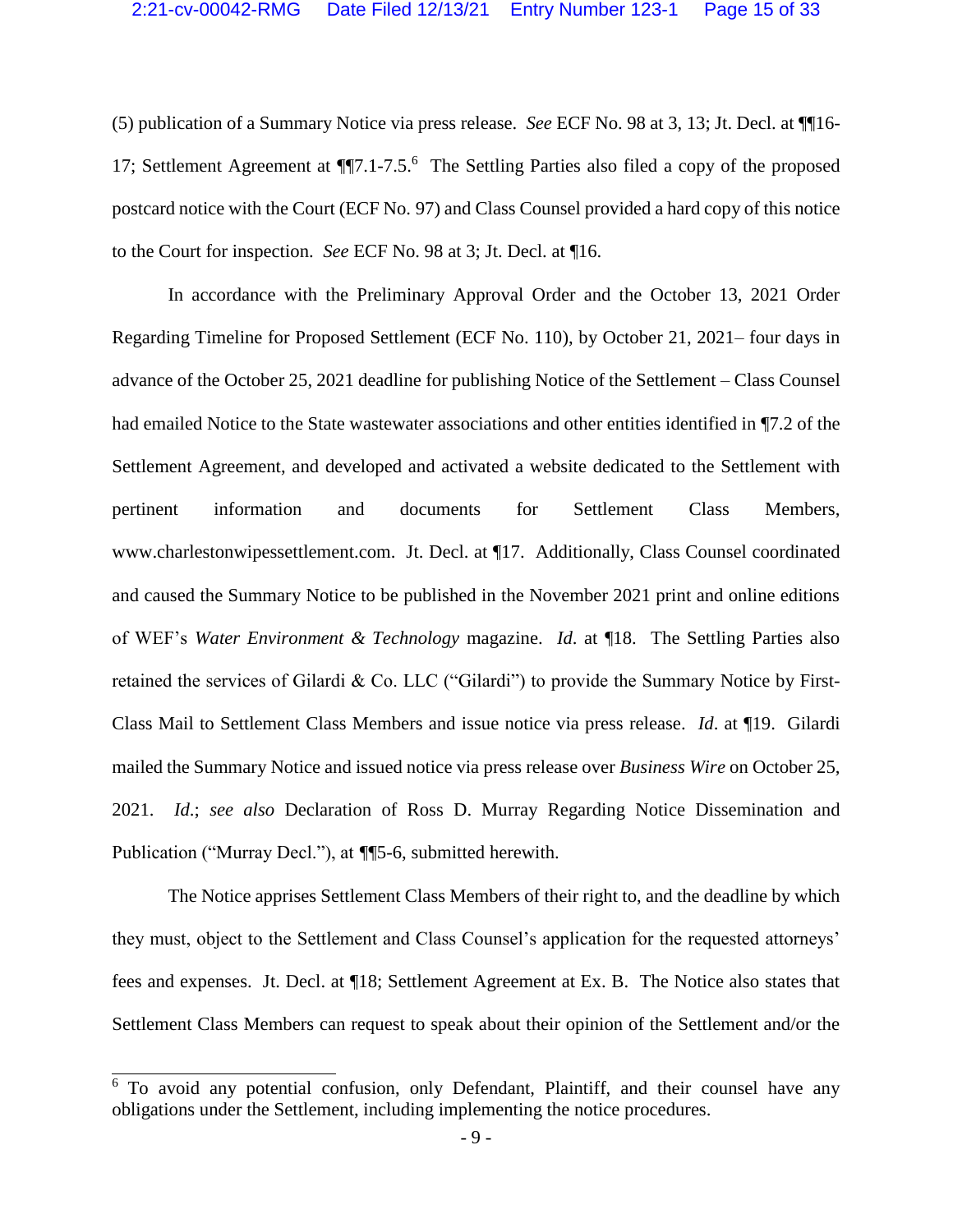request for an award of attorneys' fees and expenses at the Final Approval Hearing, details information about the Settlement and its benefits, and provides further explanation about the various ways to receive additional information about the Settlement. *Id*. Additionally, the Notice includes, *inter alia*: (i) a statement indicating the attorneys' fees and expenses that will be sought; (ii) the Settlement Class definition; and (iii) the time and place of the Fairness Hearing. Settlement Agreement at Exs. B-C; Murray Decl. Exs. A-B.

<span id="page-15-1"></span><span id="page-15-0"></span>Overall, the Notice's content and manner of dissemination "'fairly apprise[d] the prospective members of the class of the terms of the proposed settlement and of the options that are open to them.'" *See Hill v. State St. Corp.*, 2015 WL 127728, at \*15 (D. Mass. Jan. 8, 2015) (quoting *Greenspun v. Bogan*, 492 F.2d 375, 382 (1st Cir. 1974)). In sum, the efforts of Class Counsel "'fairly apprise[d]'" Settlement Class Members about the Settlement consistent with certification of a Rule 23(b)(2) class and in accordance with Rule 23(c)(2)(A) and (e)(1). *Hill*, 2015 WL 127728, at \*15.

#### <span id="page-15-3"></span><span id="page-15-2"></span>**IV. THE PROPOSED SETTLEMENT WARRANTS FINAL APPROVAL**

<span id="page-15-4"></span>Rule 23(e) of the Federal Rules of Civil Procedure provides that a class action settlement must be presented to the Court for approval. The Rule further directs that the settlement should be approved if the Court finds it "fair, reasonable, and adequate." Rule 23(e)(2).

Rule  $23(e)(2)$  articulates specific factors for courts to consider when evaluating a settlement for final approval. Specifically, courts are called upon to assess whether:

- <span id="page-15-5"></span>(A) the class representatives and class counsel have adequately represented the class;
- (B) the proposal was negotiated at arm's length;
- <span id="page-15-6"></span>(C) the relief provided for the class is adequate, taking into account:
	- (i) the costs, risks, and delay of trial and appeal;
	- (ii) the effectiveness of any proposed method of distributing relief to the class, including the method of processing class-member claims;
	- (iii) the terms of any proposed award of attorney's fees, including timing of payment; and
	- (iv) any agreement required to be identified under Rule  $23(e)(3)$ ; and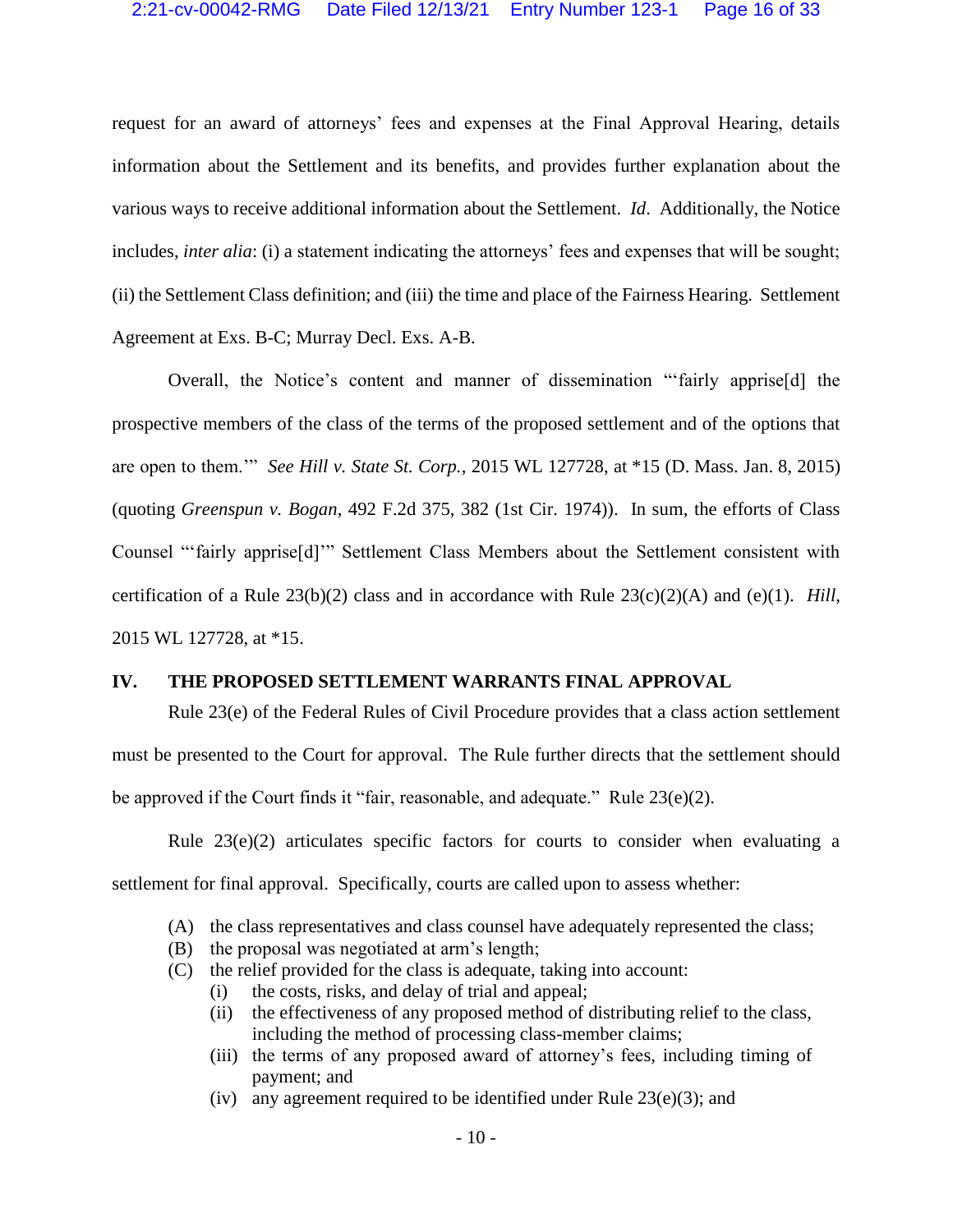<span id="page-16-7"></span><span id="page-16-6"></span><span id="page-16-4"></span><span id="page-16-2"></span>(D) the proposal treats class members equitably relative to each other.

*Id.* Subsections 23(e)(2)(A)-(B) of the revised Rule focus on the "procedural" fairness of the settlement, while subsections  $23(e)(2)(C)$ -(D) concern the settlement's "substantive" fairness. Advisory Committee Notes to 2018 Amendment to Rule 23(e)(2).

<span id="page-16-5"></span><span id="page-16-1"></span><span id="page-16-0"></span>Overlapping with Rule  $23(e)(2)(B)$  (arm's-length negotiation) and Rule  $23(e)(2)(C)(i)$ (adequacy of the settlement based on the costs, risks, and delay of trial and appeal) is the two-level analysis in the Fourth Circuit set forth in *In re Jiffy Lube Securities Litigation*, 927 F.2d 155, 158- 60 (4th Cir. 1991), which "includes an assessment of both the procedural fairness of the settlement negotiations and the substantive adequacy of the settlement itself." *In re NeuStar, Inc. Sec. Litig.*, 2015 WL 5674798, at \*9 (E.D. Va. Sept. 23, 2015). The procedural fairness factor ensures "that the settlement was reached as a result of good-faith bargaining at arm's length, without collusion." *Jiffy Lube*, 927 F.2d at 158-59. The substantive adequacy analysis, on the other hand, "weigh[s] the likelihood of the plaintiff's recovery on the merits against the amount offered in settlement.'" *NeuStar*, 2015 WL 5674798, at \*11. As discussed below, the proposed Settlement satisfies each of the factors identified under Rule 23(e)(2), as well as the Fourth Circuit's "fairness" and "adequacy" analysis.

#### **A. The Settlement Is Procedurally Fair: Plaintiff and Class Counsel Have Adequately Represented the Settlement Class and Engaged in Arm's-Length Negotiations with Defendant**

<span id="page-16-3"></span>Plaintiff and Class Counsel have adequately represented the Settlement Class as required by Rule 23(e)(2)(A) by diligently prosecuting this Litigation on their behalf. Among other things, Plaintiff investigated the relevant factual information and retained and/or consulted with experts in connection with Plaintiff's claims and/or to perform product testing and analysis and technical research. *See* Jt. Decl. at ¶¶9-10. Furthermore, Class Counsel researched the legal issues underlying Plaintiff's claims, drafted a detailed complaint and participated in extensive settlement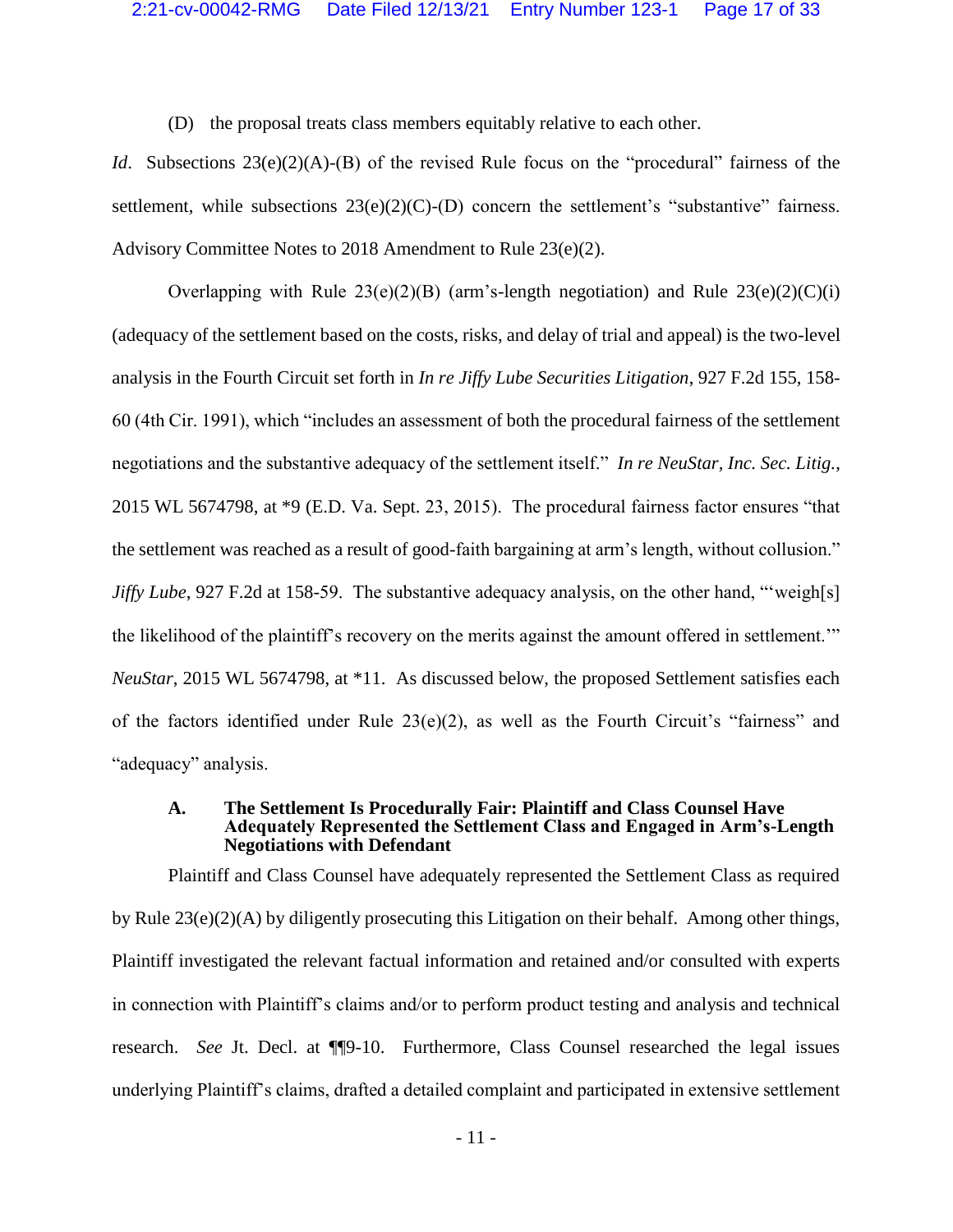negotiations with Defense Counsel, during which the Settling Parties advocated for their respective positions. *Id.* at ¶¶10-14; *supra* §II.B. The result is a Settlement comprised of the comprehensive injunctive relief described above, *supra* §II.D. The facts set out in §§II.B. and II.D. above, and further set forth in the Joint Declaration, demonstrate the adequacy, competence and diligence of Class Counsel and Plaintiff, as well as the arms-length nature of the negotiations. This comprehensive injunctive relief also satisfies both Rule 23(e)(2) and the principles required by *Jiffy Lube*, 927 F.2d at 158-60.

<span id="page-17-3"></span><span id="page-17-2"></span><span id="page-17-1"></span>In addition, the Settling Parties achieved the Settlement as the result of good faith, arm'slength negotiations by experienced counsel, satisfying Rule 23(e)(2)(B) and the first part of the Fourth Circuit's *Jiffy Lube* analysis. In order to promote judicial and attorney efficiencies, prior to the filing of the Complaint, the Settling Parties engaged in arm's-length settlement negotiations for over a year. The Fourth Circuit considers whether the case has progressed far enough to dispel any wariness of "'possible collusion among the settling parties.'" *NeuStar*, 2015 WL 5674798, at \*10 (quoting *In re The Mills Corp. Sec. Litig.*, 265 F.R.D. 246, 254 (E.D. Va. 2009)). Here, there can be no question the Settlement was the result of arm's-length negotiations in which there is no hint of collusion. As discussed, over a period of more than a year, the Settling Parties negotiated the terms of the Settlement and rejected or countered numerous offers or counteroffers. "These adversarial encounters dispel any apprehension of collusion between the parties." *NeuStar*, 2015 WL 5674798, at \*10.<sup>7</sup>

<span id="page-17-0"></span>Moreover, this is the fourth class action suit brought against Kimberly-Clark by counsel

 7 The Fourth Circuit also looks to the extent of discovery. *NeuStar*, 2015 WL 5674798, at \*10. Here, Plaintiff had access to a large volume of information and data even though this case had not progressed to formal discovery. As described *supra* §II(A), and in the Joint Declaration (¶¶9-10), Plaintiff conducted a particularly expansive pre-filing investigation (that continued following the filing of the Complaint) including the use of consulting experts.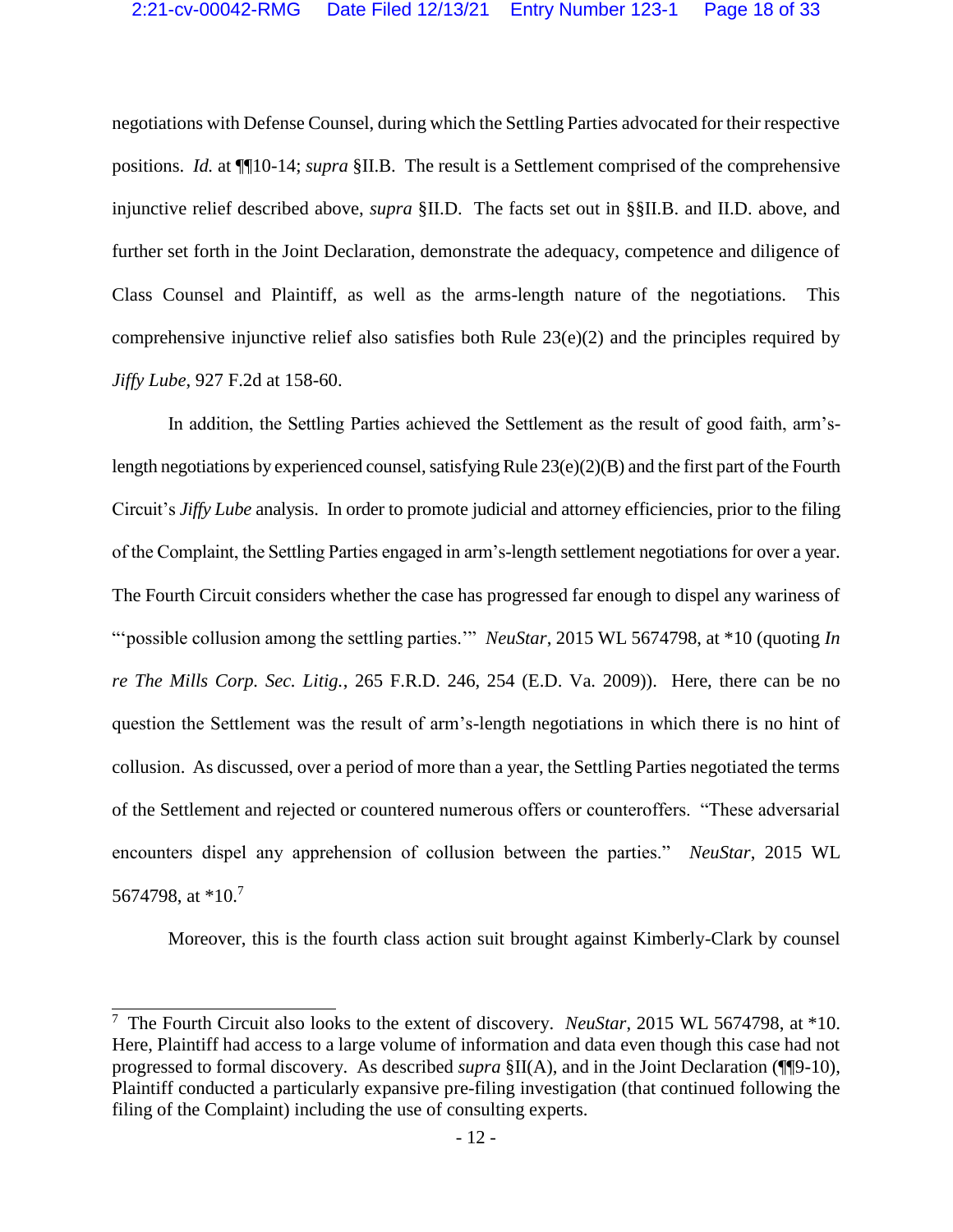<span id="page-18-0"></span>for Plaintiff related to Kimberly-Clark's flushable wipes, the first of which – *Kurtz v. Kimberly-Clark Corporation, et al*., No. 1:14-cv-01142-PKC-RML (E.D.N.Y.) – has been pending since 2014 and involved significant discovery. "These factors alone could be enough to demonstrate the fairness of the Settlement[.]" *Berry v. LexisNexis Risk & Info. Analytics Grp., Inc*., 2014 WL 4403524, at \*14 (E.D. Va. Sept. 5, 2014), *aff'd sub nom*. *Berry v. Schulman*, 807 F.3d 600 (4th Cir. 2015) (plaintiff's counsel's involvement in two prior class actions against the same defendants related to the same challenged practices following extensive discovery supported a finding of fairness). The review of these documents, combined with the significant pre-suit investigation and negotiations with Defendant, gave Plaintiff a meaningful understanding of the merits of its factual allegations, and the strengths and weaknesses of its legal claims.

In sum, Class Counsel brought its extensive experience to bear on the prosecution and settlement of this case. As detailed in the Joint Declaration, Class Counsel has substantial experience in complex class actions, flushable wipes-related litigation, and disputes involving water and infrastructure. Jt. Decl. at  $\mathbb{I}22$ . Class Counsel have zealously represented the Settlement Class, and achieved a meaningful Settlement after extensive arm's-length negotiations with Defense Counsel. Moreover, Plaintiff has assisted Class Counsel throughout this process and adequately represented the Settlement Class. *See* Declaration of Kin Hill on Behalf of Charleston Water System ("Pl. Decl."), at ¶5, submitted herewith; *see also* ECF No. 64-4. Accordingly, the Settlement satisfies the "procedural" factors outlined in Rule 23(e)(2)(A)-(B) and *Jiffy Lube*.

#### **B. The Settlement Is Substantively Fair: The Relief Provided to the Settlement Class Is Adequate and Equitable**

"The relief that the settlement is expected to provide to class members is a central concern" of the analysis under Rules 23(e)(2)(C)-(D). Notes of Advisory Committee on 2018 Amendment to Rule 23(e)(2)(C)-(D). This factor overlaps with the Fourth Circuit's analysis of the substantive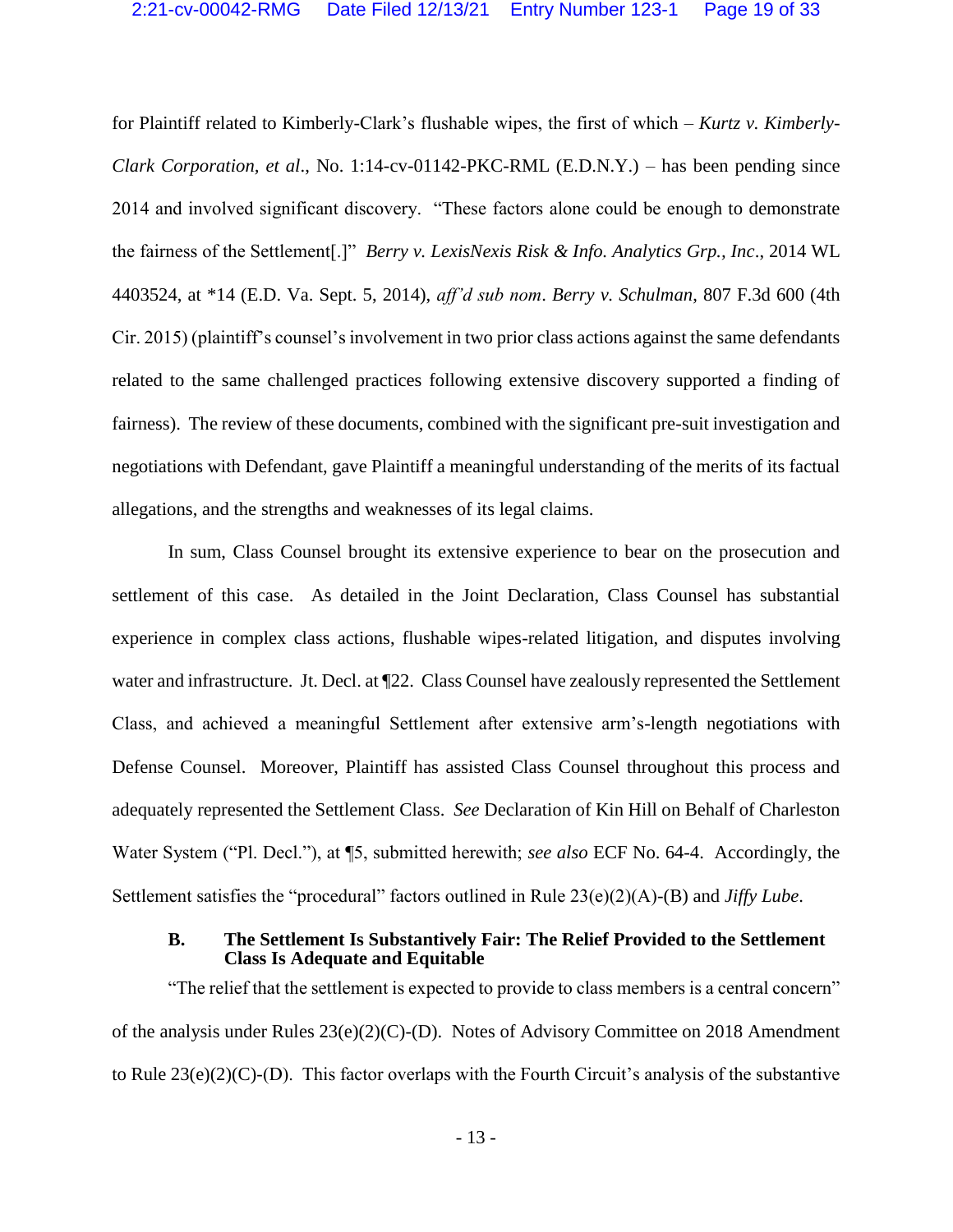adequacy of the Settlement. *Jiffy Lube*, 927 F.2d at 159.

The injunctive relief achieved through the Settlement – in the form of enhanced product performance, confirmatory testing, labeling improvements, and public outreach – supports the adequacy of the Settlement and its equitable effect. In addition to providing substantial value to Settlement Class Members through reduced costs and effort to address wipes-related clogs and backups, the Settlement meets the other indicia of "substantive" fairness set forth in Rule  $23(e)(2)(C)-(D)$ .

#### <span id="page-19-1"></span>**1. The Costs, Risks, and Delay of Trial and Appeal Support Approval of the Settlement**

The costs, risks, and delay associated with taking this case to trial – and, inevitably, appeals, weigh in favor of approval. *See* Rule 23(e)(2)(C)(i). The prosecution of this case to trial would require substantial reliance on expert witnesses, including experts in the areas of materials and methods used to manufacture flushable wipes, as well as experts in sewage treatment systems and the causes and effects of materials that obstruct such systems. Defense Counsel would undoubtedly challenge the approaches and methodologies of Plaintiff's experts and call their own experts to dispute the findings of Plaintiff's experts. This would place a battle of experts into the hands of the jury, which is risky for both parties. The expense of expert witnesses for both sides would be substantial.

<span id="page-19-0"></span>If Plaintiff was unsuccessful at any stage of the Litigation, this could result in the recovery being significantly delayed, reduced, or lost entirely. *See Clark v. Duke Univ.*, 2019 WL 2588029, at \*6 (M.D.N.C. June 24, 2019) (finding that the "likelihoods that the defendants may either prevail in motions practice or at trial or appeal any recovery" would likely have the effect of "delaying (or foreclosing) any benefit to the class members"). If Plaintiff's claims survived the pleading stage as to Kimberly-Clark, substantial discovery would need to be taken, including expensive expert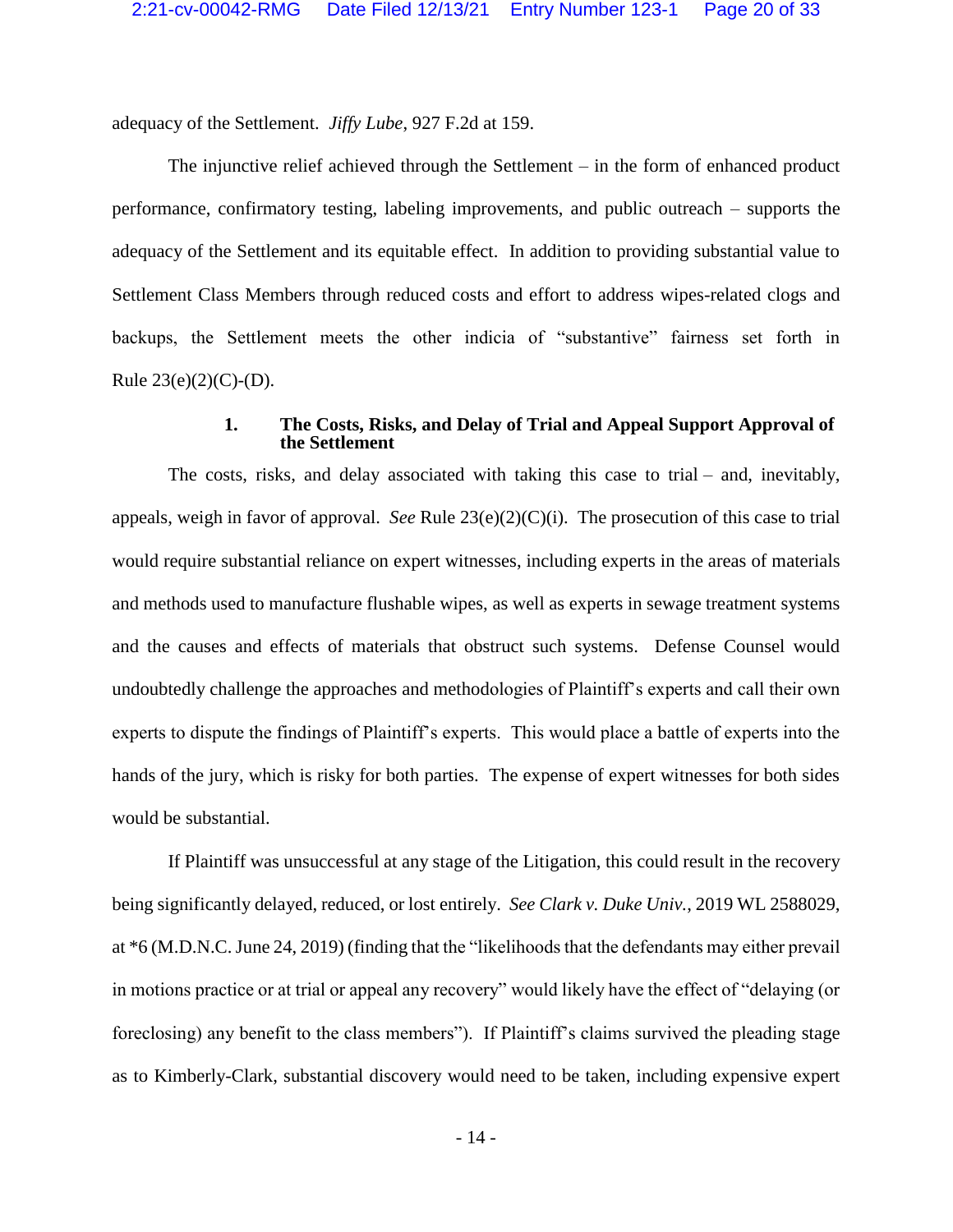discovery of both sides. Causation issues – highlighted in the Non-Settling Defendants' two joint motions to dismiss – would also be highly contested, particularly at summary judgment. Jt. Decl. at ¶25. Ultimately, any judgment would likely present significant legal questions, which the losing parties would likely appeal, adding further cost, risk and delay to these proceedings.

In sum, the "costs, risks, and delay of trial and appeal" strongly favor final approval of the Settlement. Rule  $23(e)(2)(C)(i)$ .

#### <span id="page-20-0"></span>**2. The Relief Provided Is Effective and Equitable**

The relief described above, *supra* §II.D., provides an effective and far-reaching benefit that extends equitably to all Settlement Class Members. For example, the specific standards that Kimberly-Clark is required to meet both by May 1, 2022 – the full IWSFG 2020 flushability specifications – and now – a modified PAS 3 (Sloth Box) pass-through percentage and all other IWSFG 2020 specifications – provide strong objective evidence of the effectiveness of the Settlement. The relief is equitable because it applies universally to the Product throughout the country, and all Settlement Class Members will thus benefit equally.

Notably, after having been informed of its terms by virtue of the Court-approved notice plan, to date not a single Settlement Class Member has filed a formal objection to the Settlement.<sup>8</sup> As noted above, *supra* §II.C., the Settlement Class is comprised of all STP Operators in the United States whose systems were in operation between January 6, 2018 and October 4, 2021. The Notice was sent to the professional managers and engineers who operate those systems. Unlike consumeroriented class action notices, it is necessarily part of the work responsibilities of those STP Operators who received the Notice to read and evaluate it. Moreover, it is fair to assume that such

í

<sup>&</sup>lt;sup>8</sup> While Class Counsel received one email purporting to object to the Settlement and requested attorneys' fees and expenses, it did not conform with any of the requirements to be considered a valid objection–namely, it failed to provide any reasons for the objection. *See* Jt. Decl. at ¶20. Class Counsel responded to the inquiry promptly, directing the Settlement Class Member to the Notice and Settlement website, but no formal objection has been filed with the Court. *Id*.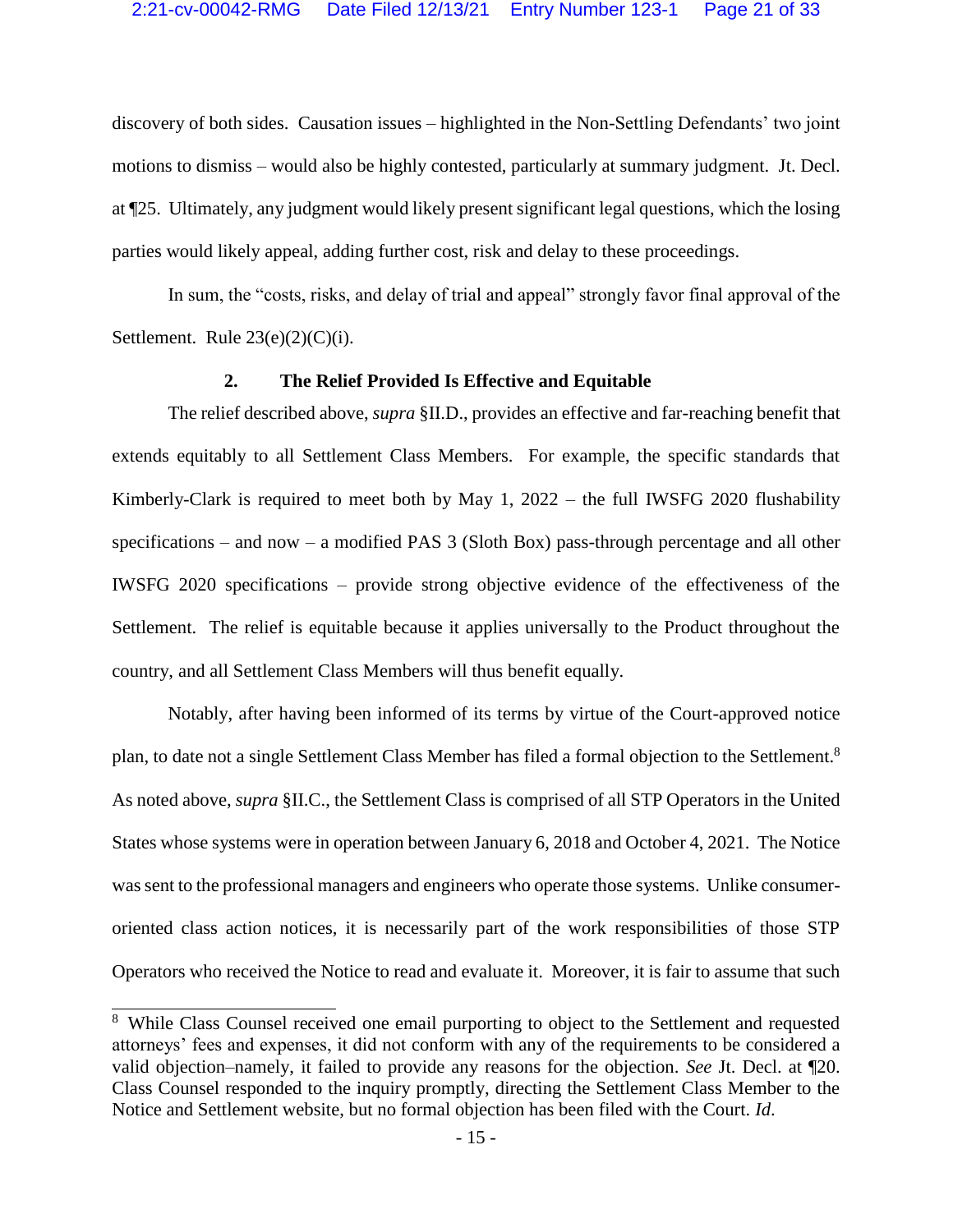entities generally have access to legal counsel to assist in evaluating the Settlement if needed. Therefore, the Court should consider the absence of formal objections as strong evidence that the Settlement is both effective and equitable.

#### <span id="page-21-4"></span>**3. The Terms of the Attorneys' Fee Award Are Fair, Reasonable, and in Line with Other Cases**

<span id="page-21-3"></span>As detailed further below, *infra* §V., the terms of the requested attorneys' fees are fair, reasonable, and in line with awards in similar cases. This also weighs in favor of approval of the Settlement. *See* Rule 23(e)(2)(C)(iii). The Notice states that Class Counsel would apply to the Court for an award of attorneys' fees and expenses of up to \$600,000.00 (Settlement Agreement at Ex. B at 11), which is *more* than Class Counsel's total requested fee and expense award of \$590,000. The proposed attorneys' fee award is substantially below awards and lodestar multipliers in similar injunctive relief cases. *See Berry*, 2014 WL 4403524, at \*6, \*15 (approving approximately \$5.3 million attorneys' fee award, representing a multiplier of 1.99 times counsel's lodestar, for Rule 23(b)(3) injunctive relief settlement based on the purported "value of the relief to consumers and the dynamic shift that it represents in the industry and the fact that the injunction affords far better substantive rights than the Court or a jury could compel following a complete victory on all of Plaintiff's claims"); *Gaston v. LexisNexis Risk Sols. Inc.*, 2021 WL 2077812, at \*7 (W.D.N.C. May 24, 2021) (awarding \$5.15 million total fee and expense award in a Rule 23(b)(2) settlement, representing 1.85 lodestar multiplier); *see also In re Ferrero Litig.*, 583 F. App'x 665, 668 (9th Cir. 2014) (approving attorneys' fees for injunctive relief that were "calculated through an assessment of time expended on the litigation, counsel's reasonable hourly rate and any multiplier factors such as contingent representation or quality of work").<sup>9</sup>

<span id="page-21-2"></span><span id="page-21-1"></span><span id="page-21-0"></span> $\frac{9}{9}$  With respect to the timing of payment, the Settlement Agreement ( $\sqrt{6}$ .1) provides that such fees and expenses awarded by the Court shall be paid within 21 days of entry of the order awarding fees and expenses. *See In re Genworth Fin. Sec. Litig.*, 2016 WL 7187290, at \*2 (E.D. Va. Sept. 26, 2016) (ordering that "attorneys' fees and Litigation Expenses awarded above may be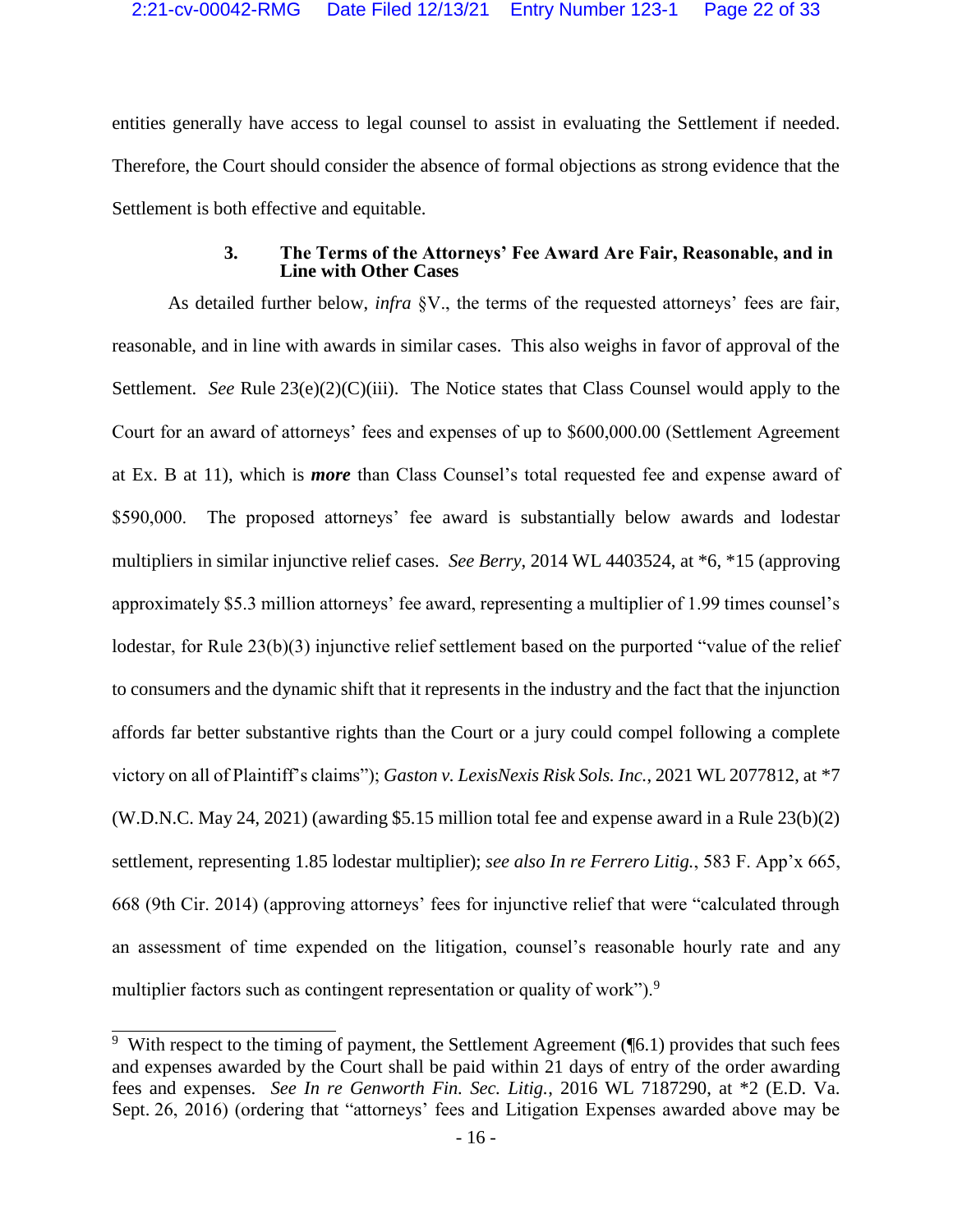#### <span id="page-22-1"></span>**4. The Settling Parties Have No Side Agreements**

Rule  $23(e)(2)(C)(iv)$  requires the disclosure of any other agreements. The Settling Parties have entered into no other agreements here.

#### <span id="page-22-2"></span><span id="page-22-0"></span>**5. Settlement Class Members Are Treated Equitably**

The final factor under Rule 23(e)(2) is whether Settlement Class Members are treated equitably. Rule  $23(e)(2)(D)$ . The injunctive relief benefits all Settlement Class Members – STP Operators nationwide – equitably by reducing the harm caused by wipes, both flushable and nonflushable, thus generally increasing safety and efficiency equally across the Settlement Class. There are no sub-classes and all Settlement Class Members get the same benefits.

Thus, each factor identified under Rule 23(e)(2) and *Jiffy Lube* is satisfied. For all of the foregoing reasons, and for each of the reasons set forth in the Court's Preliminary Approval Order, the Court should find that the Settlement is fair, adequate and reasonable, and in Settlement Class Members' best interests.

#### **V. THE REQUESTED ATTORNEYS' FEES AND EXPENSES ARE REASONABLE**

Class Counsel requests that the Court approve an award of attorneys' fees and expenses of \$590,000 – consisting of \$560,655.27 in attorneys fees' and \$29,344.73 in actual expenses (including Court costs). Class Counsel's efforts to date have been without compensation of any kind and the fee has been wholly contingent upon the result achieved. For all of the reasons discussed above, and those set forth further below, the amount requested in this case is warranted, if not modest, given the exceptional and unprecedented injunctive relief obtained and the significant obstacles and risks Class Counsel faced in bringing and prosecuting this case.

### **A. The Requested Attorneys' Fees Are Reasonable and Should Be Granted**

<span id="page-22-3"></span>Under Rule 23(h), "[i]n a certified class action, the court may award reasonable attorney's

 $\overline{a}$ 

paid to Lead Counsel immediately upon entry of this Order").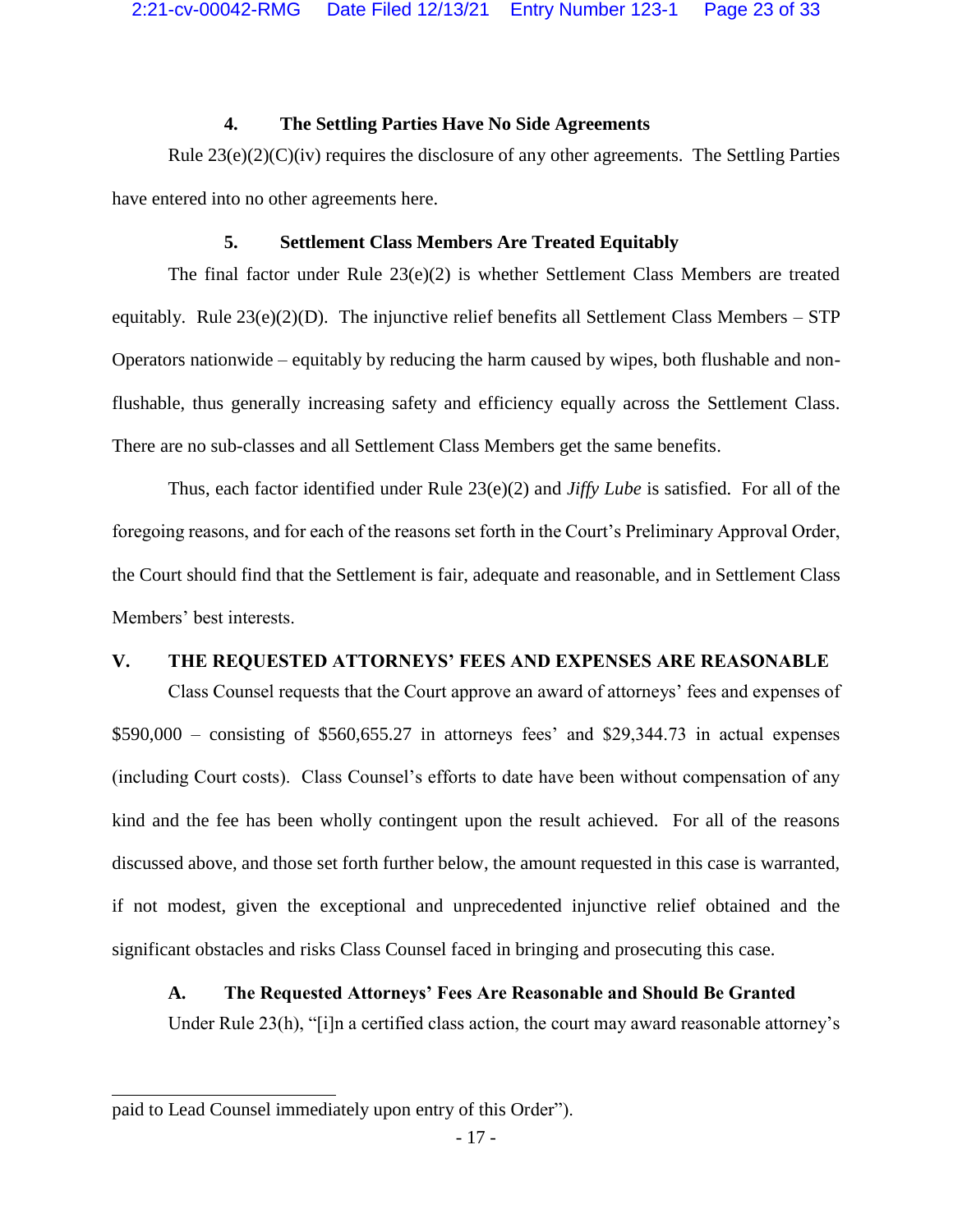fees and nontaxable costs that are authorized by law or by the parties' agreement." Rule 23(h). Courts in this Circuit generally consider the following factors identified in *Barber v. Kimbrell's, Inc.* to determine the reasonableness of fee awards in class actions:

<span id="page-23-3"></span><span id="page-23-1"></span>(1) the time and labor expended; (2) the novelty and difficulty of the questions raised; (3) the skill required to properly perform the legal services rendered; (4) the attorney's opportunity costs in pressing the instant litigation; (5) the customary fee for like work; (6) the attorney's expectations at the outset of the litigation; (7) the time limitations imposed by the client or circumstances; (8) the amount in controversy and the results obtained; (9) the experience, reputation and ability of the attorney; (10) the undesirability of the case within the legal community in which the suit arose; (11) the nature and length of the professional relationship between attorney and client; and (12) attorneys' fees awards in similar cases.

<span id="page-23-2"></span>577 F.2d 216, 226 & n.28 (4th Cir. 1978) (adopting factors from *Johnson v. Ga. Highway Express, Inc.*, 488 F.2d 714, 717-19 (5th Cir. 1974), *abrogated on other grounds by Blanchard v. Bergeron*, 489 U.S. 87, 92-93 (1989)); *see also Stayler v. Rohoho, Inc.*, 2019 WL 1491873, at \*3 (D.S.C. Apr. 4, 2019) (Gergel, J.) (finding proposed attorneys' fees reasonable under *Barber* factors). As discussed below, Class Counsel's requested fee satisfies each of the *Barber* factors, and therefore, should be awarded as fair and reasonable in this case.

<span id="page-23-0"></span>In addition to the *Barber* factors, the 4th Circuit has confirmed that in settlements under Rule 23(b)(2), a lack of objections by class members as to the fees requested by counsel weighs in favor of the reasonableness of the fees. *See Berry*, 807 F.3d at 618-19; *see also In re Genworth Fin. Sec. Litig.*, 210 F. Supp. 3d 837, 844 (E.D. Va. 2016) (citing *Berry*, 807 F.3d at 618-19). Pursuant to the Preliminary Approval Order, Class Counsel mailed copies of the Summary Notice via First-Class Mail to the EPA's list of over 17,000 publicly owned treatment works, published the Summary Notice in the November editions of WEF's *Water Environment & Technology* magazine, emailed notice to 23 prominent wastewater associations and related entities, issued notice via press release, and posted the Notice and other relevant case documents to the Settlement website, https://charlestonwipessettlement.com/. Jt. Decl. at ¶¶16-19; Murray Decl. at ¶¶4-6. The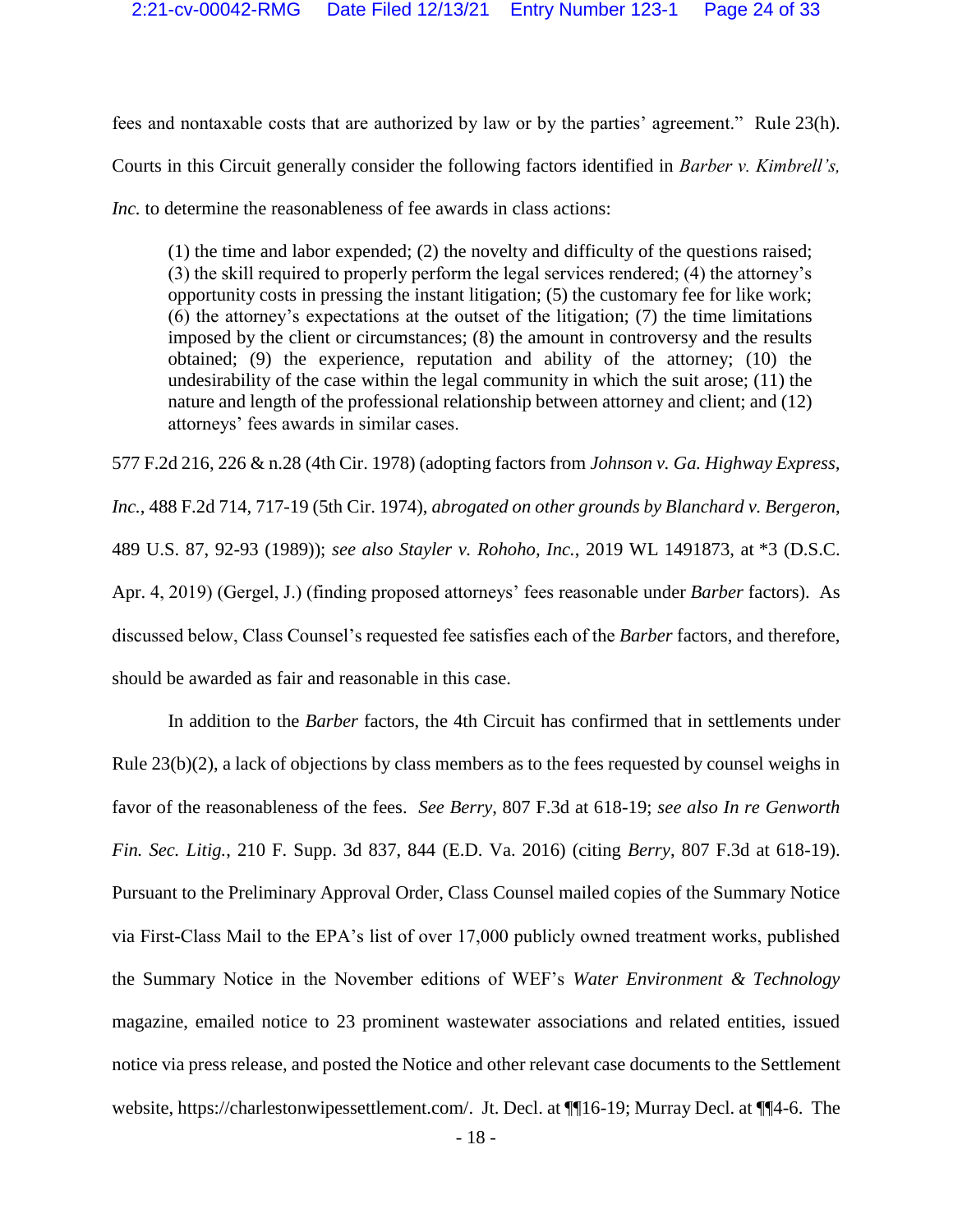Notice informed recipients that Class Counsel would ask the Court for attorneys' fees and expenses of up to \$600,000.00. Although the deadline for filing objections is December 29, 2021, thus far, there have been no formal objections to the requested attorneys' fees.<sup>10</sup> Thus, the reaction of the Settlement Class to date here supports the appropriateness of the requested fee. *See Berry*, 807 F.3d at 618-19 (citing *In re Rite Aid Corp. Sec. Litig*., 396 F.3d 294, 305 (3d Cir. 2005) (noting that only two class members objecting to fee request is a "rare phenomenon" and evidence that the district court did not abuse its discretion in awarding fees)).

<span id="page-24-2"></span><span id="page-24-1"></span>Moreover, the United States Supreme Court has held that negotiated, agreed-upon attorneys' fee provisions are the ideal toward which the parties should strive. *Hensley v. Eckerhart*, 461 U.S. 424, 437 (1983) ("Ideally, of course, litigants will settle the amount of a fee."). Moreover, unlike in a common fund case, the fee amount here will not affect the Settlement benefits. A decision to reduce or even to refuse to award a fee, while beneficial to Defendant, will not affect the Settlement Class. *See Berry*, 807 F.3d at 618 (where "there was never any realistic possibility of class-wide monetary relief . . . there is no reason to think that class counsel left money on the table in negotiating this Agreement"). Nor does a negotiated fee present the potential for adversity between counsel and the class that the traditional common fund fee may present, since the negotiated fee is being paid in addition to the class benefits. *See Bowling v. Pfizer, Inc*., 922 F. Supp. 1261, 1277-78 (S.D. Ohio 1996) (recognizing that divergence of interest can arise in traditional common fund situations), *aff'd*, 102 F.3d 777 (6th Cir. 1996).

#### <span id="page-24-0"></span>**1.** *Barber* **Factor No. 1: The Time and Labor Expended by Class Counsel Support the Requested Fee**

The time and diligent effort expended by Class Counsel to achieve the Settlement supports the requested fee. Since November 2018, Class Counsel have been investigating and litigating

<sup>&</sup>lt;sup>10</sup> Class Counsel received one invalid objection – an email, without explanation, purporting to object to the requested attorneys' fees and expenses. *See supra* n.8; Jt. Decl. at ¶20.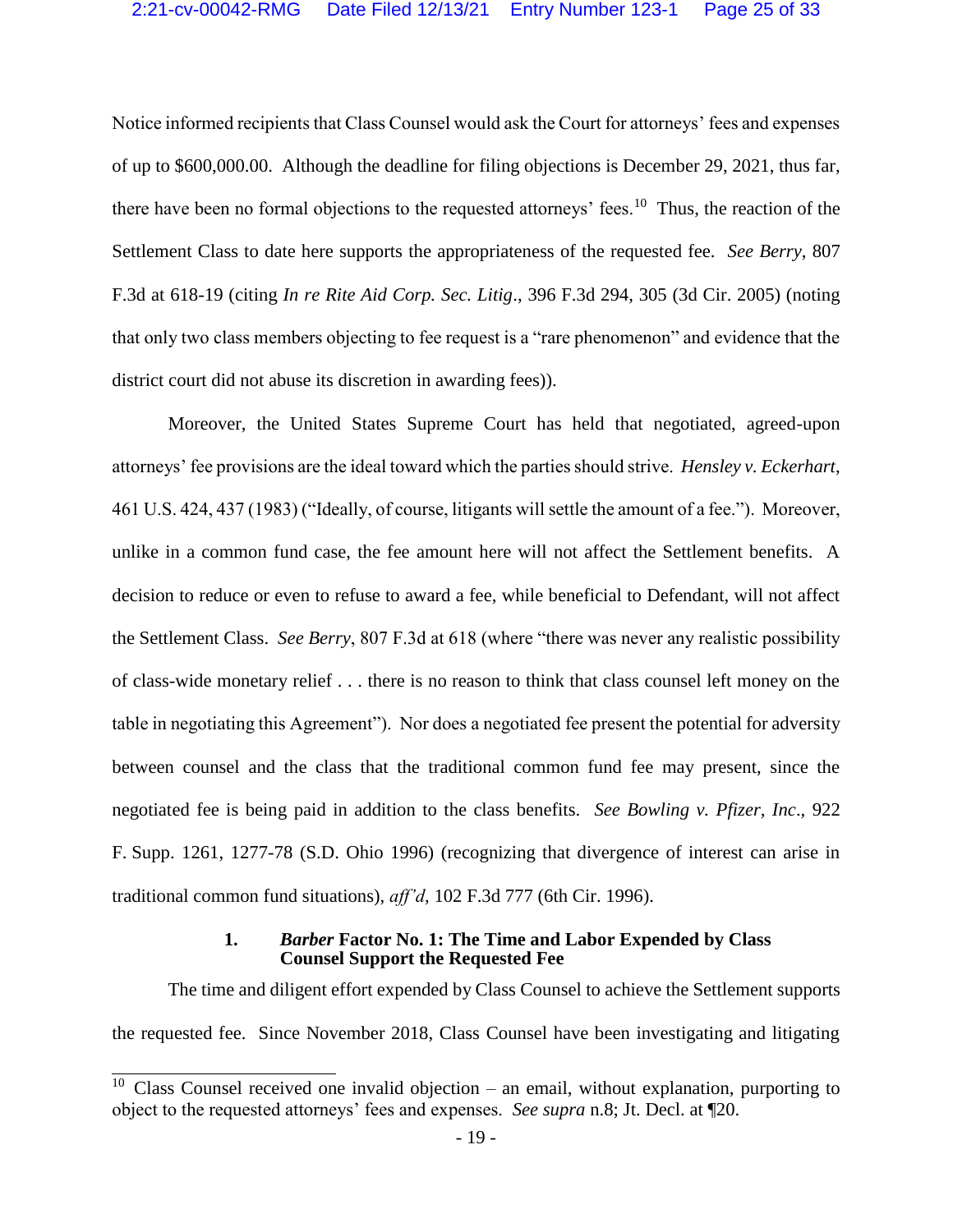this case, negotiating with Defendant and, since April of this year, seeking approval of the Settlement while simultaneously litigating the case with the Non-Settling Defendants. Jt. Decl. at ¶¶9-19. During that time, Class Counsel and their paraprofessionals have expended more than 1,420 hours in the prosecution of this Litigation. *See* Declaration of Vincent M. Serra Filed on Behalf of Robbins Geller in Support of Application for Award of Attorneys' Fees and Expenses ("Robbins Geller Decl."), at ¶4 and Ex. A; Declaration of Frank P. Calamita Filed on Behalf of AquaLaw PLC in Support of Application for Award of Attorneys' Fees and Expenses ("AquaLaw Decl."), at ¶3 and Ex. A. As set forth in more detail in the Joint Declaration, Class Counsel have committed extensive resources to investigating Plaintiff's claims, consulting with experts, performing complex analyses developing Plaintiff's claims, and negotiating the terms of the unprecedented injunctive relief provided in the Settlement. Jt. Decl. at ¶¶9-19.

After writing off time in the exercise of billing judgment (including time spent working on Class Counsel's fee and expense application), and omitting time following the execution of the Settlement Agreement related to work specific to the Non-Settling Defendants (along with time after November 30, 2021 in connection with this application), Class Counsel's combined lodestar is \$999,335, resulting in a 0.56 multiplier to counsel's lodestar. *See* Robbins Geller Decl. at ¶¶3- 4; AquaLaw Decl. at ¶¶3-4. Courts in this Circuit frequently approve fee requests in injunctive relief actions where plaintiffs' counsel, like Class Counsel here, "expended large amounts of time and labor." *Berry*, 2014 WL 4403524, at \*15; *Gaston*, 2021 WL 2077812, at \*7.

<span id="page-25-1"></span><span id="page-25-0"></span>Moreover, "[d]istrict courts within the Fourth Circuit have regularly approved attorneys' fees awards with 2-3 times lodestar multipliers." *Genworth*, 210 F. Supp. 3d at 845, n.5 (citing cases approving lodestar multipliers of 2.6 to 2.9); *see also Kay Co. v. Equitable Prod. Co*., 749 F. Supp. 2d 455, 470-71 (S.D. W. Va. 2010) (awarding fee reflecting multiplier of between 2.8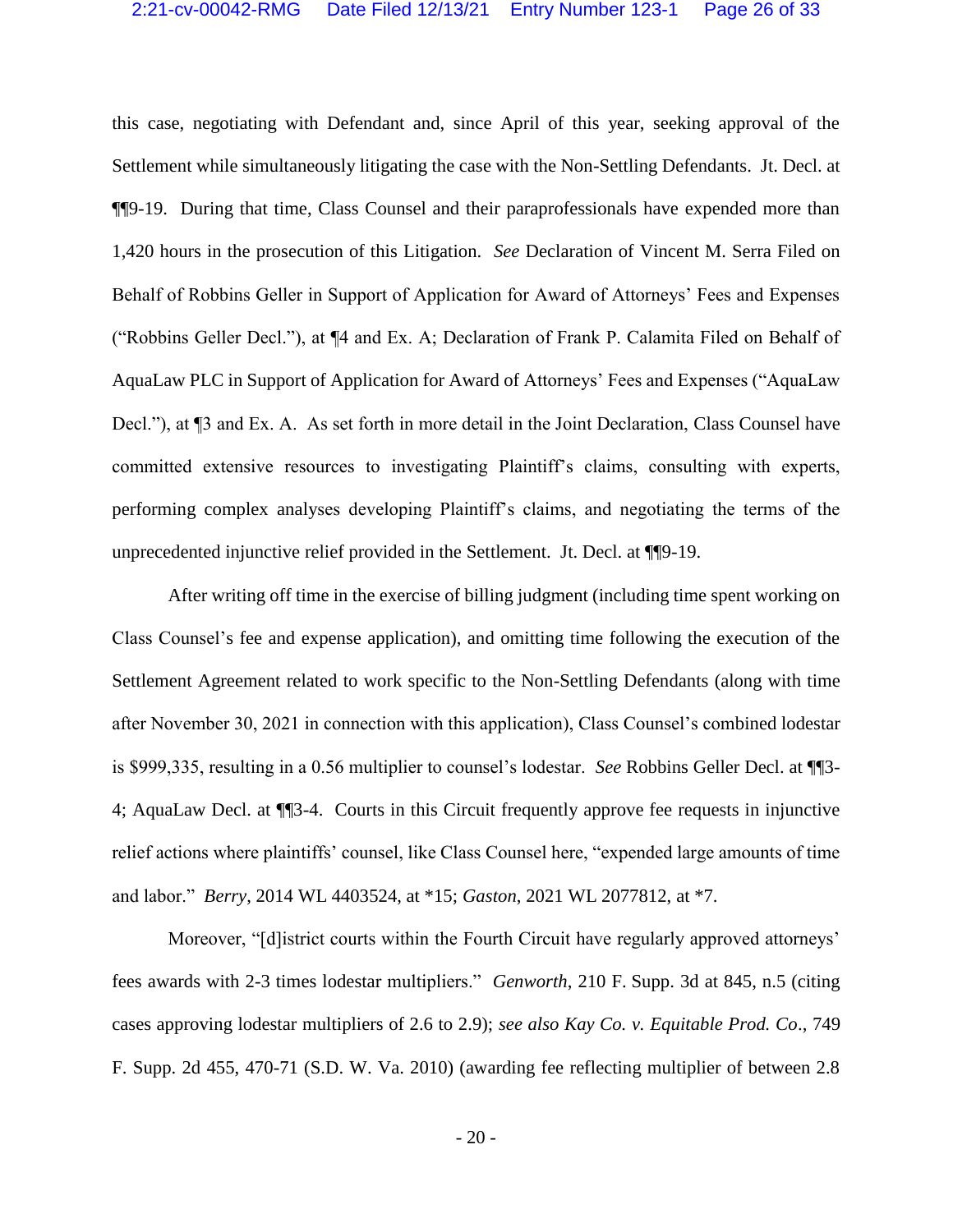and 3.4 and noting that "Courts have generally held that lodestar multipliers falling between 2 and 4.5 demonstrate a reasonable attorneys' fee"); *Gaston*, 2021 WL 2077812, at \*7 (awarding fees reflecting a "multiplier of approximately 1.85[, which] is less than or similar to those applied in similar cases"); *Berry*, 2014 WL 4403524, at \*15 (awarding fees representing a "multiplier of 1.99[, which] is similar to those applied in similar cases"). The *negative* lodestar multiplier here confirms the reasonableness of the requested fee award, as it is well below the range of reasonableness. *See Sims v. BB&T Corp*., 2019 WL 1993519, at \*3 (M.D.N.C. May 6, 2019) (plaintiff's counsel's lodestar "is several million dollars more than the fee request and reflects a multiplier far below the typical range for similar class actions").<sup>11</sup>

#### <span id="page-26-0"></span>**2.** *Barber* **Factor No. 2: The Novelty and Complexity of the Issues Support the Requested Fee**

This Settlement is the first of its kind, which is the definition of novel. The injunctive relief that Class Counsel obtained on behalf of Plaintiff and Settlement Class Members includes the first ever commitment by a flushable wipes manufacturer to meet the national municipal wastewater industry standard, along with, *inter alia*, industry-leading labeling improvements for Defendant's non-flushable products. The Litigation itself, and Class Counsel's efforts to resolve it with respect to Defendant well in advance of bringing the action, was likely a significant factor in Defendant's efforts to improve the Product. The injunctive relief achieved here (*see supra* §II.D.) includes significant benefits to Settlement Class Members as well as to the public at large. Moreover, had Class Counsel been unable to secure the Settlement, Kimberly-Clark would likely continue to assert, including at summary judgment, arguments regarding many of the complex legal and factual issues raised in the highly contested briefing of the Non-Settling Defendants' joint motion

<sup>&</sup>lt;sup>11</sup> Unlike Defense Counsel, who received ongoing payment, Class Counsel litigated this action entirely on a contingent fee basis, not receiving any compensation for their services thus far. Class Counsel have expended substantial time and effort to prosecute and settle the Litigation with no guarantee of recovery and where the risk of success was highly speculative.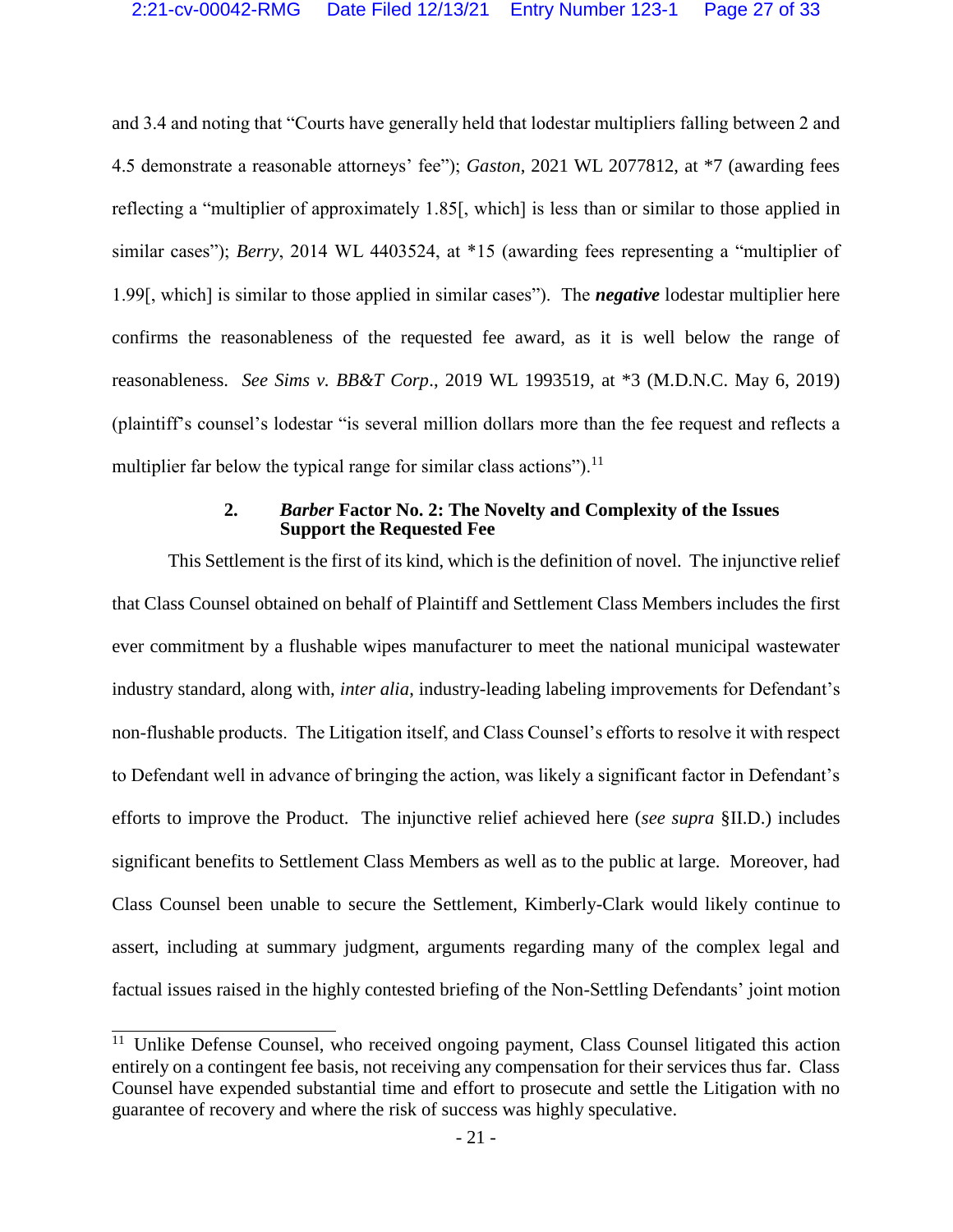to dismiss. Jt. Decl. at ¶25. The novelty and complexity of the issues in the Litigation thus further support the requested fee.

#### **3.** *Barber* **Factor Nos. 3 and 9: Class Counsel's Experience, Reputation, and Ability, Along with the Skill Required to Perform Their Legal Services, Supports the Requested Fee**

<span id="page-27-0"></span>The result obtained for the Settlement Class stems from the efforts of Class Counsel, whose experience, reputation, diligence, and skill enabled them to thoroughly investigate the facts and oversee the expert testing and analysis underlying Plaintiff's claims, and to negotiate favorable injunctive relief for the Settlement Class under challenging circumstances. *See generally* Jt. Decl.; *Genworth*, 210 F. Supp. 3d at 844 (noting the "skill required in complex cases such as this involving massive discovery efforts and complicated issues of fact and law" weighed in favor of fee award). Additionally, Class Counsel showed skill by "litigat[ing] the action and obtain[ing] this excellent settlement without the benefit of any active assistance from any governmental agency." *Ressler v. Jacobson*, 149 F.R.D. 651, 654 (M.D. Fla. 1992).

<span id="page-27-2"></span>Additionally, the "quality of the opposition the plaintiffs' attorneys faced" during the action is an important consideration in evaluating Class Counsel's skill here. *In re Sunbeam Sec. Litig.*, 176 F. Supp. 2d 1323, 1334 (S.D. Fla. 2001). Defense Counsel in this Litigation, Sidley Austin LLP, is nationally recognized for its experience in defending cases similar to this one and other class action litigation, and has been a formidable opponent for Class Counsel in this case, as well as other flushable-wipes related litigation. Jt. Decl. at ¶23. The ability of Class Counsel to obtain such a favorable result despite Defense Counsel's impressive qualifications confirms the quality of Class Counsel's representation.

#### <span id="page-27-1"></span>**4.** *Barber* **Factor Nos. 8 and 10: The Result Obtained and Undesirability of the Case Support the Requested Fee**

Perhaps the "most important factor for a court to consider when making a fee award is the result achieved." *Genworth*, 210 F. Supp. 3d at 843. "[C]lass action litigation should benefit the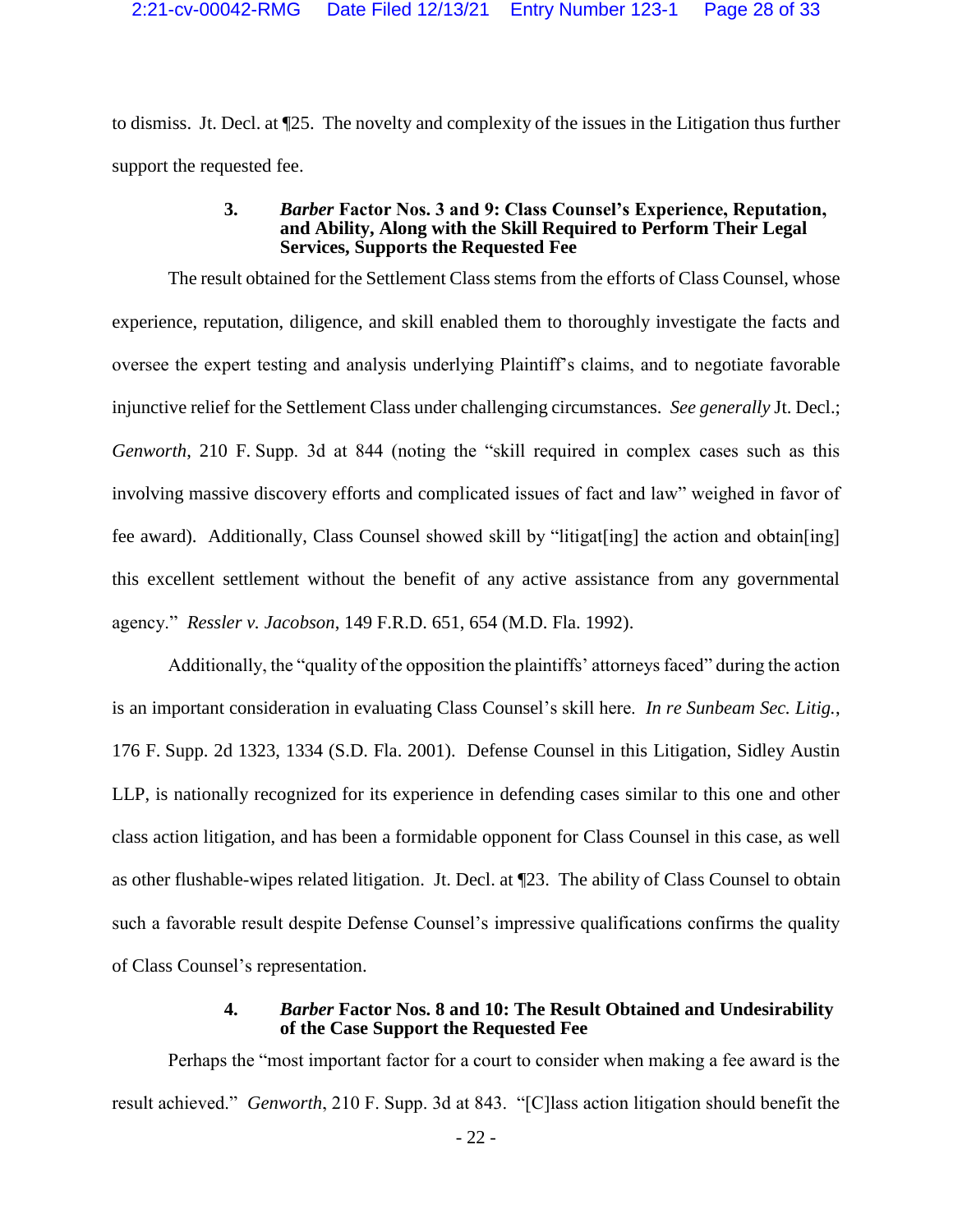<span id="page-28-0"></span>individuals who have been harmed." *In re TJX Cos. Retail SEC Breach Litig.*, 584 F. Supp. 2d 395, 406 (D. Mass. 2008). Accordingly, a court may judge the reasonableness of the attorneys' fees relative to the benefits actually provided to class members. *Id.* at 403.

Here, the injunctive relief is an excellent result for the Settlement Class by any measure. As discussed above, the injunctive relief will provide not only economic, efficiency, and safety benefits to Settlement Class Members, but also economic benefits to taxpayers, and benefits to all consumers of the Product in the form of enhanced labeling. The recovery has been obtained through the considerable efforts of Class Counsel without the expense, delay, and uncertainty of continued litigation against Defendant. In the end, Plaintiff and the Settlement Class care most about getting a great result. The outstanding result obtained here supports Class Counsel's fee request and merits an appropriate fee that encourages counsel to seek excellent results.

Moreover, the result obtained is all the more significant given the fact that three similar class actions seeking nearly identical relief from Defendant were dismissed without securing the classwide injunctive relief obtained by Class Counsel here. *See City of Wyoming v. Procter & Gamble Co*., No. 0:15-cv-02101-JRT-TNL (D. Minn.); *City of Perry, Iowa v. Procter & Gamble Co*., No. 1:15-cv-08051-JMF (S.D.N.Y.); *Preserve*, No. 2:17-cv-07050-JFB-AYS (E.D.N.Y.). This fact also weighs in favor of supporting the requested fee in connection with *Barber* factor No. 10 – the undesirability of the case within the legal community in which the suit arose.

#### **5.** *Barber* **Factor Nos. 5 and 12: Fee Awards in Similar Cases, and the Customary Fee for Like Work, Support the Requested Fee**

The requested fee award is reasonable in light of significantly larger attorneys' fee awards in recent and similar injunctive relief class actions in the Fourth Circuit. *See, e.g.*, *Gaston*, 2021 WL 2077812, at \*7 (approving total attorneys' fee award of \$5.15 million for Rule 23(b)(2) settlement, finding that the plaintiffs' counsel "expended large amounts of time and labor,"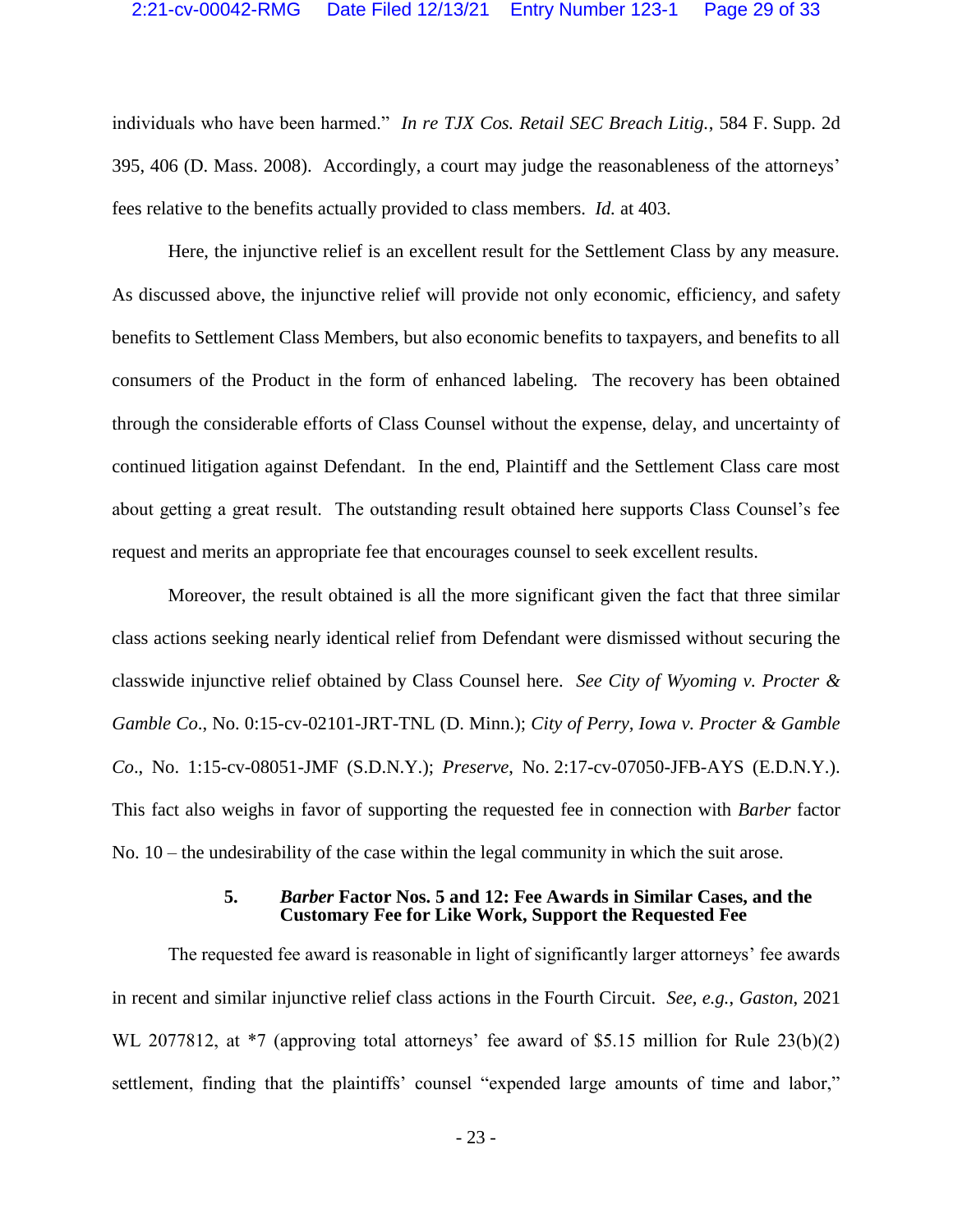demonstrated skill and achieved an "excellent result" that provides "substantial benefits" to the class, and the defendants "agreed to pay the requested amount"); *Berry*, 2014 WL 4403524, at \*6 (approving award of approximately \$5.3 million for Rule 23(b)(2) settlement).

Moreover, district courts in this Circuit have recognized that a fee award that results in a 2-3 times lodestar multiplier is reasonable. *See, e.g.*, *Genworth*, 210 F. Supp. 3d at 845; *see also supra* §§V.A.1. and IV.B.3. Here, the requested fee results in a *negative* lodestar multiplier of 0.56, well below the range of lodestar multipliers commonly approved by courts in this Circuit.

#### <span id="page-29-0"></span>**6.** *Barber* **Factor No. 4: Class Counsel's Opportunity Costs in Pressing the Litigation Supports the Requested Fee**

As noted above, Class Counsel has documented over 1,420 attorney and paraprofessional hours of time devoted to this case. Such a time commitment represents a significant opportunity cost for Class Counsel, in terms of other cases that could have been handled during the same period. In addition, Class Counsel advanced all of the costs of this litigation, including expert fees. This factor thus supports the court's approval of the requested amount of attorney's fees.<sup>12</sup>

#### **B. The Requested Litigation Expenses Are Reasonable and Should be Granted**

Payment of reasonable litigation expenses to counsel in Rule  $23(b)(2)$  class settlements is both necessary and routine. *See, e.g.*, *Gaston*, 2021 WL 2077812, at \*7 (awarding expenses in connection with Rule 23(b)(2) settlement). Class Counsel's expenses and charges here are

<span id="page-29-1"></span><sup>&</sup>lt;sup>12</sup> The remaining *Barber* factors – the attorneys' expectations at the outset of the litigation (No. 6), any time limitations imposed by the client or the circumstances (No. 7), and the length and nature of the professional relationship between the attorneys and client (No. 11), also support the requested fee. As to Class Counsel's expectations at the outset of the Litigation, Class Counsel has represented Plaintiff on a contingency basis and under the ambit of Rule 23, thus Class Counsel expected any fee award to be subject to Court review and only granted if they were successful. Moreover, while there were no time limitations in this Litigation per se, the speed with which Class Counsel secured the Settlement (within months of filing the Complaint) was of the essence given the circumstances – namely, the continued harm caused by wipes that do not break down sufficiently to pass through Settlement Class Members' systems. Finally, Class Counsel has represented Plaintiff in connection with this litigation for over two years and has worked closely with Plaintiff throughout the process.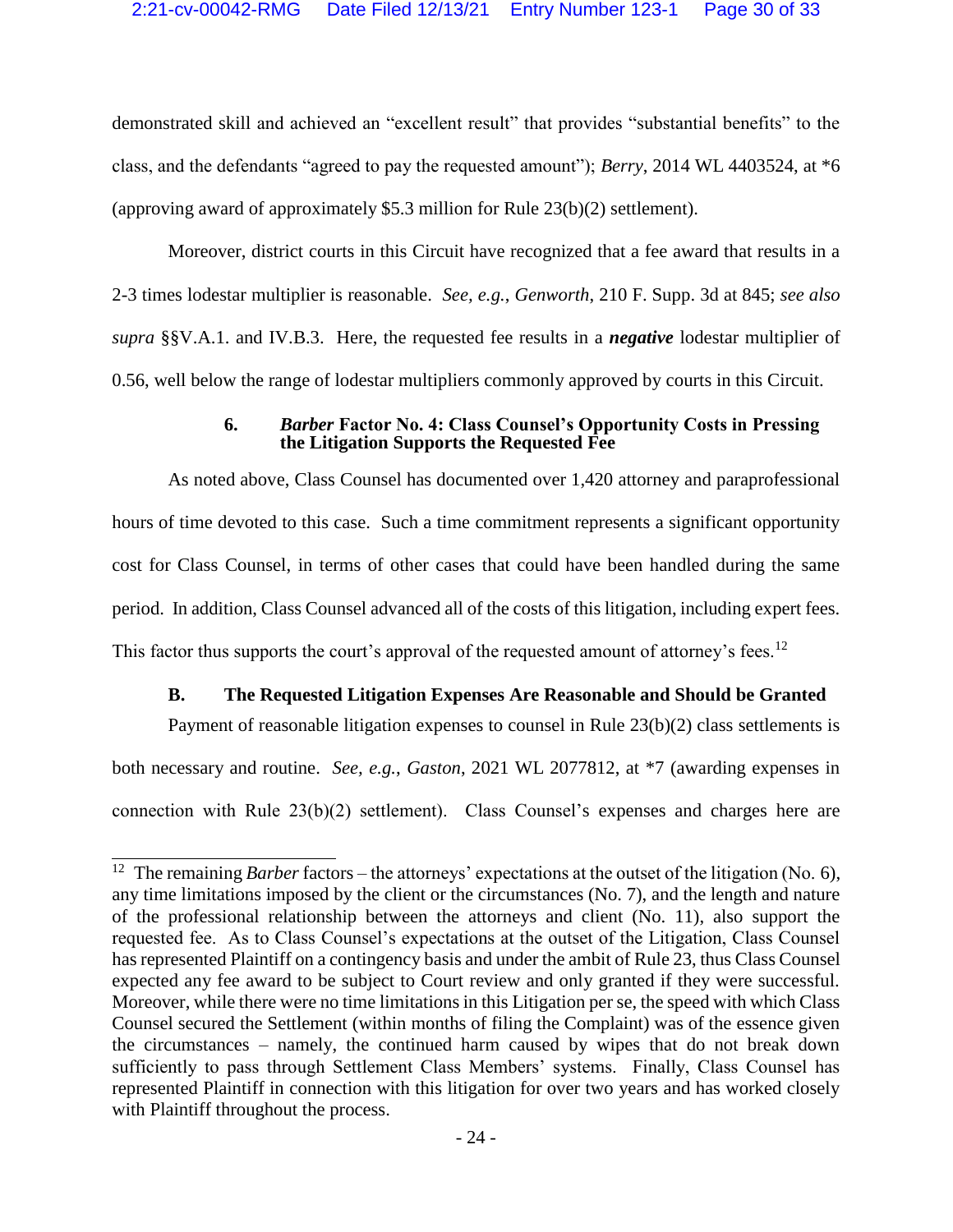\$29,344.73 and are set forth in the accompanying Class Counsel declarations. Robbins Geller Decl. at ¶5 and Ex. B, AquaLaw Decl. at ¶5 and Ex. B. These expenses and charges are modest and were reasonable and necessary to the prosecution of the claims and achieving the Settlement.

<span id="page-30-0"></span>The expenses sought here – such as expert fees, service and filing fees, travel expenses, and charges for research – are precisely the type of expenses which have been awarded in other class actions in the Fourth Circuit. *See Sims*, 2019 WL 1993519, at \*4 ("Reimbursable expenses include expert fees, travel, long-distance and conference telephone, postage, delivery services, settlement costs, and computerized legal research."). The Settlement Notice advised Settlement Class Members that Class Counsel would seek a fee and expense award of up to \$600,000, and there have been no formal objections to date. Class Counsel respectfully requests payment of these reasonable litigation expenses.

#### **VI. THE COURT SHOULD GRANT FINAL CERTIFICATION OF THE SETTLEMENT CLASS**

<span id="page-30-1"></span>In its Preliminary Approval Order, the Court conditionally certified the Settlement Class for settlement purposes, thereby recognizing that Plaintiff had satisfied the requirements of Rules 23(a) and 23(b)(1). ECF No. 98 at 8. Since the Court's Preliminary Approval Order, nothing has changed to disturb the Court's conclusion that class treatment is appropriate, and there is good reason and just cause to finally certify the Settlement Class, for settlement purposes, under Rules 23(a) and 23(b)(2).

#### **VII. CONCLUSION**

Plaintiff respectfully requests that the Court enter an order granting final approval of the Settlement, finally certifying the Settlement Class, and awarding attorneys' fees and expenses of \$560,655.27 and \$29,344.73, respectively.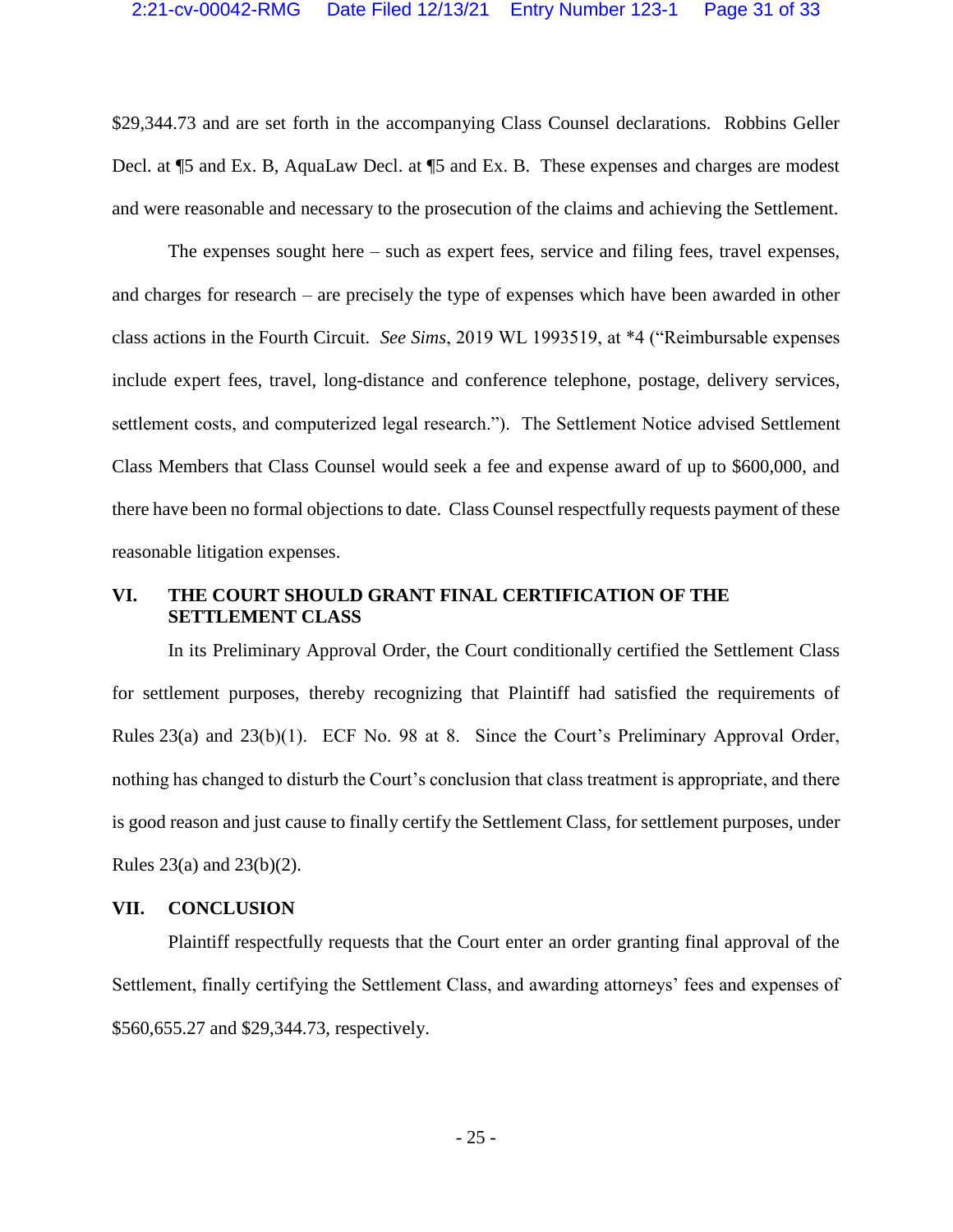DATED: December 13, 2021 Respectfully submitted,

AQUALAW PLC F. PAUL CALAMITA (ID #12740)

> */s/ F. Paul Calamita* F. PAUL CALAMITA

6 South Fifth Street Richmond, VA 23219 Telephone: 804/716-9021 804/716-9022 (fax) paul@aqualaw.com

ROBBINS GELLER RUDMAN & DOWD LLP SAMUEL H. RUDMAN VINCENT M. SERRA (admitted *pro hac vice*) 58 South Service Road, Suite 200 Melville, NY 11747 Telephone: 631/367-7100 631/367-1173 (fax) srudman@rgrdlaw.com vserra@rgrdlaw.com

ROBBINS GELLER RUDMAN & DOWD LLP FRANCIS P. KARAM (admitted *pro hac vice*) 30 Vesey Street, Suite 200 New York, NY 10007 Telephone: 212/432-5100 fkaram@rgrdlaw.com

ROBBINS GELLER RUDMAN & DOWD LLP SARAH E. DELANEY 420 Lexington Avenue, Suite 1832 New York, NY 10170 Telephone: 212/432-5100 sdelaney@rgrdlaw.com

*Attorneys for Plaintiff*